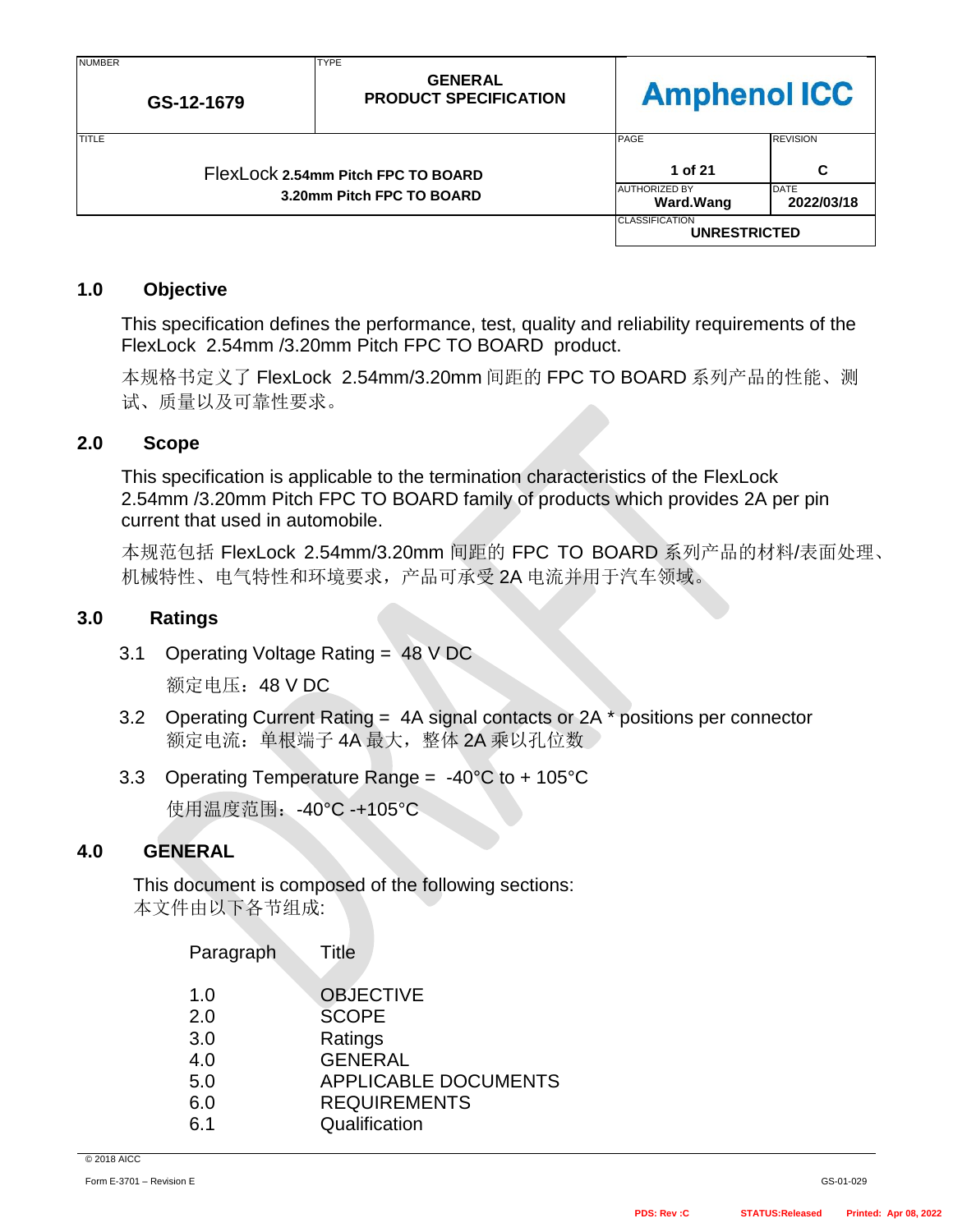| <b>NUMBER</b> |            | <b>TYPE</b>                                    |                                              |                           |
|---------------|------------|------------------------------------------------|----------------------------------------------|---------------------------|
|               | GS-12-1679 | <b>GENERAL</b><br><b>PRODUCT SPECIFICATION</b> | <b>Amphenol ICC</b>                          |                           |
| <b>TITLE</b>  |            |                                                | PAGE                                         | <b>REVISION</b>           |
|               |            | FlexLock 2.54mm Pitch FPC TO BOARD             | 2 of 21                                      | C                         |
|               |            | 3.20mm Pitch FPC TO BOARD                      | <b>AUTHORIZED BY</b><br><b>Ward.Wang</b>     | <b>DATE</b><br>2022/03/18 |
|               |            |                                                | <b>CLASSIFICATION</b><br><b>UNRESTRICTED</b> |                           |
|               | 6.2        | <b>Definitions</b>                             |                                              |                           |
|               | 6.3        | <b>Material</b>                                |                                              |                           |
|               | 6.4        | Finish                                         |                                              |                           |
|               | 6.5        | Design and Construction                        |                                              |                           |
|               | 7.0        | <b>TEST METHODS AND REQUIREMENTS</b>           |                                              |                           |
|               | 7.1        | Samples pretreatment                           |                                              |                           |
|               | 7.2        | Appearance standard                            |                                              |                           |
|               | 7.3        | ELECTRICAL CHARACTERISTICS                     |                                              |                           |
|               | 7.4        | <b>MECHANICAL CHARACTERISTICS</b>              |                                              |                           |
|               | 7.5        | ENVIRONMENTAL CHARACTERISTICS                  |                                              |                           |
|               | 8.0        | <b>QUALITY ASSURANCE PROVISIONS</b>            |                                              |                           |
|               | 8.1        | <b>Equipment Calibration</b>                   |                                              |                           |
|               | 8.2        | <b>Inspection Conditions</b>                   |                                              |                           |
|               | 8.3        | <b>Sample Quantity and Description</b>         |                                              |                           |
|               | 8.4        | Acceptance                                     |                                              |                           |
|               | 8.5        | <b>Qualification Testing</b>                   |                                              |                           |
|               | 8.6        | <b>Requalification Testing</b>                 |                                              |                           |
|               |            |                                                |                                              |                           |

- 8.7 Qualification Test Table
- 9.0 RECORD RETENTION

## **5.0 Applicable Documents**

The following documents, of the issue in effect on the date of the latest revision of this specification, shall form a part of this specification to the extent specified herein.

在本规范最新修订之日起生效的下列文件应在本规范中规定的范围内构成本规范的一部分。

- 5.1 AFCI Specifications(安费诺规范)
	- 5.1.1 Engineering drawings
	- 5.1.2 Process drawings
	- 5.1.3 Application specification(s)
	- 5.1.4 Material specification(s)
- 5.2 Industry or Trade Association standards(工业或行业协会标准)
	- 5.2.1 SAE/USCAR-2 REVISION 7, 2020: Performance Specification for Automotive Electrical Connector Systems 汽车电气连接器性能规范系统
	- 5.2.2 QC ISO16750-3-2012: Road vehicles -- Environmental conditions and testing for electrical and electronic equipment -- Part 3 Mechanical loads 道路车辆 - 电气和电子设备的环境条件和试验-第 3 部分机械负载
	- 5.2.3 QC-T1067.1-2017: Automotive wiring harness and electrical equipment connectors 汽车电线束和电气设备用连接器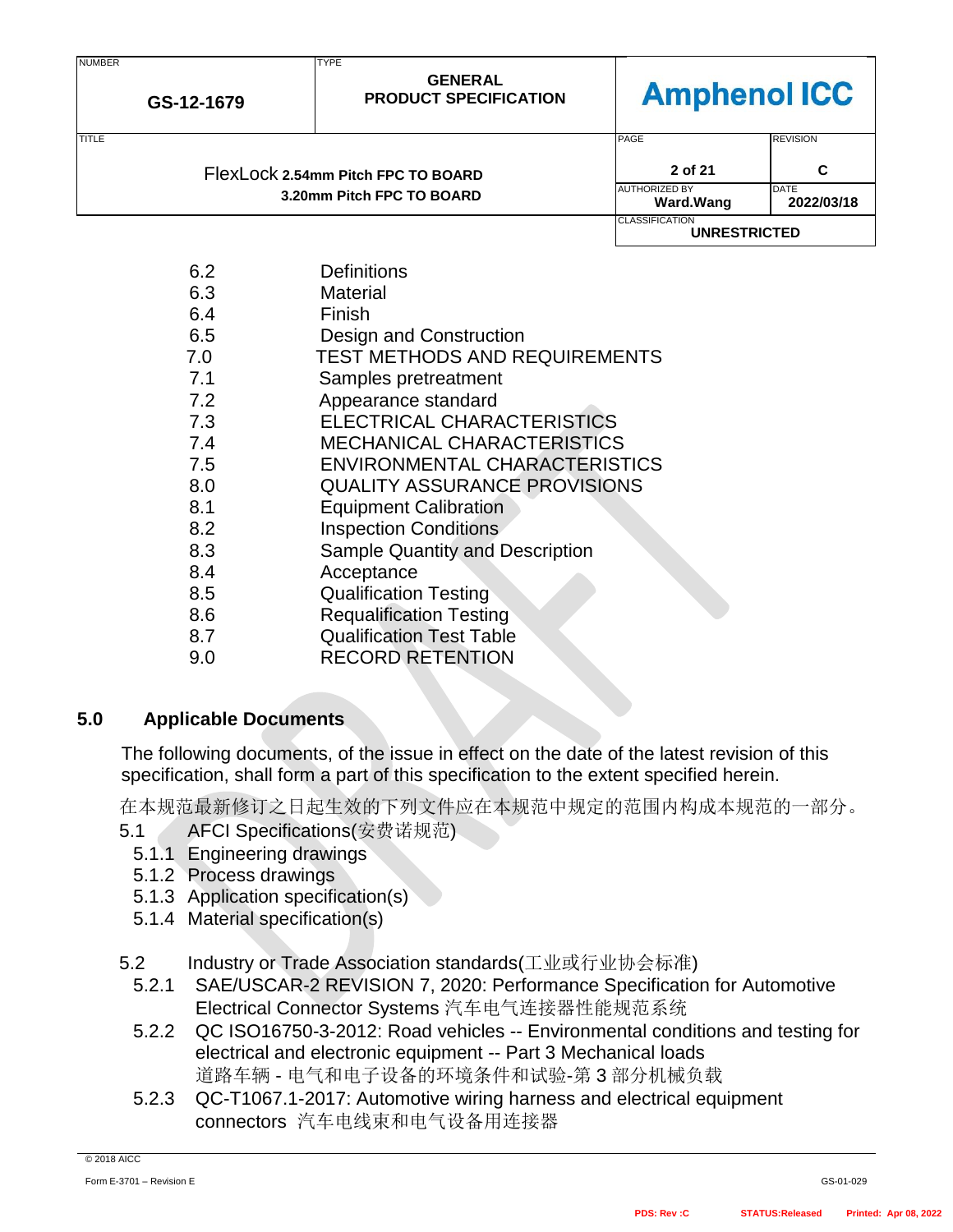| <b>IVUIVIDLIV</b><br>GS-12-1679 | . <del>.</del> .<br><b>GENERAL</b><br><b>PRODUCT SPECIFICATION</b> | <b>Amphenol ICC</b>                          |                           |
|---------------------------------|--------------------------------------------------------------------|----------------------------------------------|---------------------------|
| TITLE                           |                                                                    | PAGE                                         | <b>REVISION</b>           |
|                                 | FlexLock 2.54mm Pitch FPC TO BOARD                                 | 3 of 21                                      | C                         |
|                                 | 3.20mm Pitch FPC TO BOARD                                          | <b>AUTHORIZED BY</b><br><b>Ward.Wang</b>     | <b>DATE</b><br>2022/03/18 |
|                                 |                                                                    | <b>CLASSIFICATION</b><br><b>UNRESTRICTED</b> |                           |

5.3 Other Standards and Specifications (其他标准和规范)

**TYDE** 

- 5.3.1 Flammability: UL94V-0 or similar applicable specification
- 5.3.2 EIA 364: Electrical Connector/Socket Test Procedures Including Environmental Classifications.
- 5.3.3 EC 60512: Connectors for Electronic Equipment Tests and Measurement
- 5.3.4 AFCI Laboratory Reports Supporting Data
- 5.3.5 Safety Agency Approvals

### **6.0 Requirements**

**NUMBER** 

6.1 Qualification

Connectors furnished under this specification shall be capable of meeting the qualification test requirements specified herein. Unless otherwise specified, all measurements shall be performed within the following lab conditions:

 根据本规范连接器提供应以满足指定的资格测试需求,除非另有规定,所有测试应当执 行以下的实验条件:

Temperature: 18 to 28°C

Relative Humidity: 45% to 75%

Atmospheric Pressure: 650mm to 800mm of Hg (86 ~106Kpa)

- 6.2 Definitions
	- 6.2.1 A pair of Header and Receptacle power contact solder to board

A dual right angle contact with a solder tail for termination to the printed circuit

board

6.2.2 Header insulator housing

The plastic modules in which the male contacts are retained

6.2.3 Receptacle Insulator Housing

The plastic modules in which the female contacts are retained

- 6.3 Material:
	- 6.3.1 Header insulator housing

© 2018 AICC

┑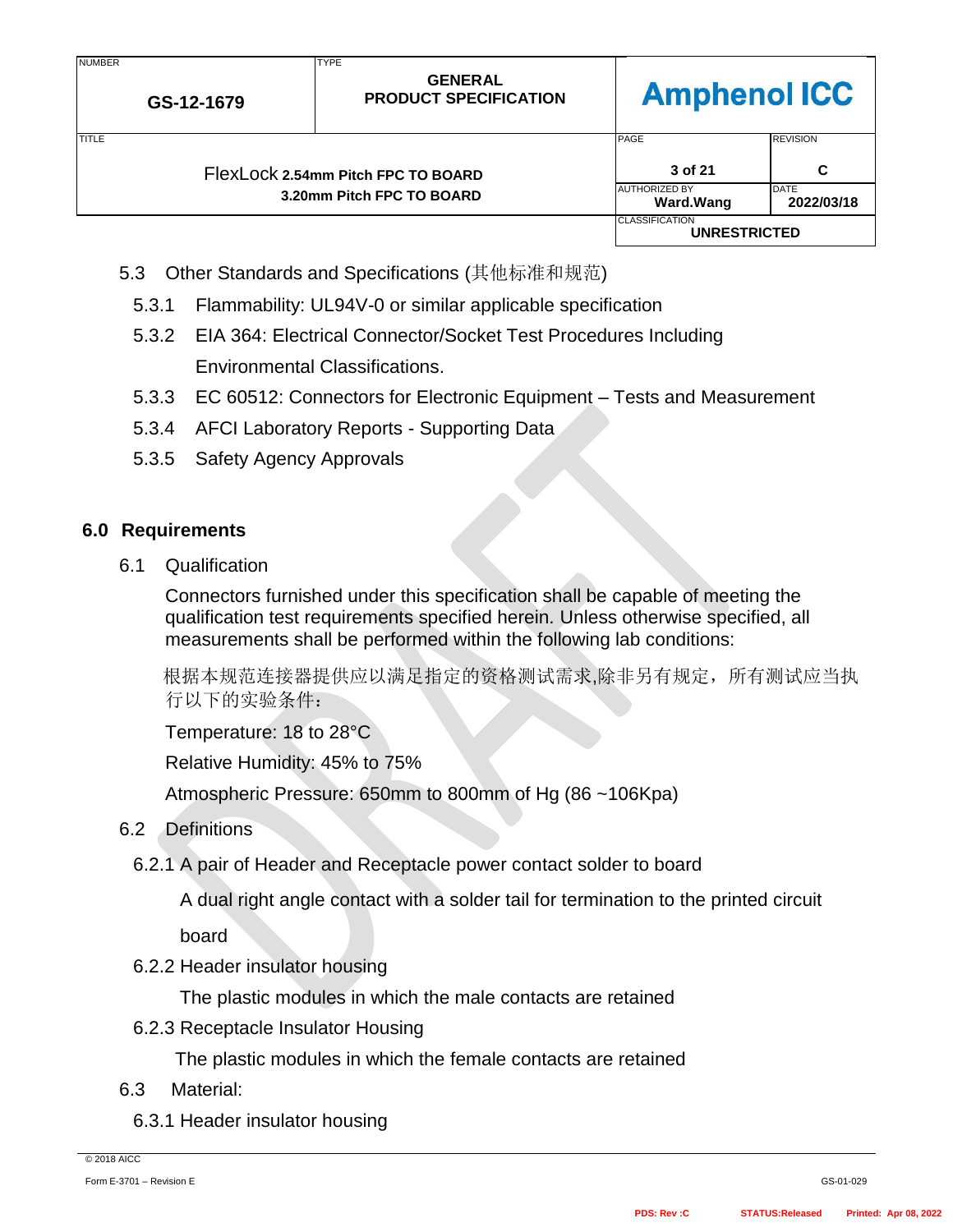| <b>NUMBER</b>             | GS-12-1679                         | <b>TYPE</b><br><b>GENERAL</b><br><b>PRODUCT SPECIFICATION</b> | <b>Amphenol ICC</b>                          |                 |
|---------------------------|------------------------------------|---------------------------------------------------------------|----------------------------------------------|-----------------|
| TITLE                     |                                    |                                                               | PAGE                                         | <b>REVISION</b> |
|                           | FlexLock 2.54mm Pitch FPC TO BOARD |                                                               | 4 of 21                                      | C               |
| 3.20mm Pitch FPC TO BOARD |                                    | <b>AUTHORIZED BY</b><br>Ward.Wang                             | <b>DATE</b><br>2022/03/18                    |                 |
|                           |                                    |                                                               | <b>CLASSIFICATION</b><br><b>UNRESTRICTED</b> |                 |

Housing Material: PA9T or equivalent material; 94V-0; color, black or other

6.3.2 Header Insulator Guide Plate

Guide Plate Material: PA9T or equivalent material; 94V-0; color, black

6.3.3 Receptacle Insulator Housing

Housing Material: PA9T or equivalent material; 94V-0; color, black or other

6.3.4 Receptacle Insulator CPA

CPA Material: PA4T or equivalent material; 94V-0; color, red/black

6.3.5 Metallic Parts

Header Contact Body: it shall be brass copper alloy C2600H

Receptacle Contact Body: it shall be phosphor bronze alloy C5191H or Nickel Silver C7025

Hold down: The hold down shall be brass copper alloy C5191H

6.4 Finish

Plating: Full Reflow Tin Plated over Nickel or Cu under layer or refer to the latest engineering drawing.

# 6.5 Design and Construction

Connectors shall be of the design, construction, and physical dimensions specified on the applicable product drawing. There shall be no cracks, burrs, or other physical defects that may impair performance. Shall be capable of mating and un-mating manually without the use of special tools.

# **7.0 TEST METHODS AND REQUIREMENTS**

- 7.1 Samples pretreatment 试样预处理
- 7.1.1 At all before the start of the test sample should be placed to room temperature (23  $\pm$ 5)°C, relative humidity 45% ~ 75% of the environment for 24 h.
- 7.1.2 试验开始前应将试样置于室温(23±5)、相对湿度 45% ~ 75%的环境中 24 小时。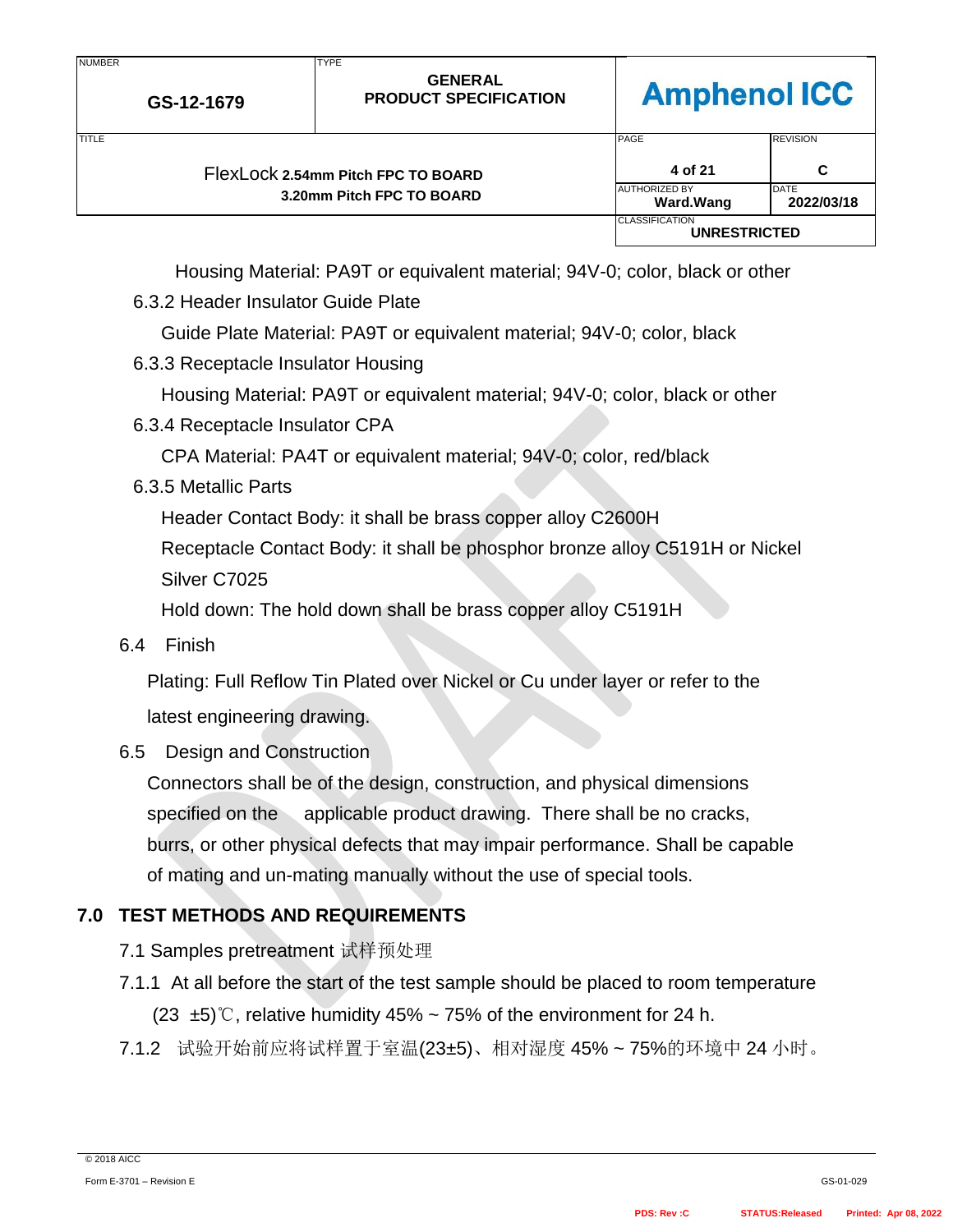| <b>NUMBER</b><br>GS-12-1679 |                                    | <b>TYPE</b><br><b>GENERAL</b><br><b>PRODUCT SPECIFICATION</b> | <b>Amphenol ICC</b>                          |                    |
|-----------------------------|------------------------------------|---------------------------------------------------------------|----------------------------------------------|--------------------|
| <b>TITLE</b>                |                                    |                                                               | PAGE                                         | <b>REVISION</b>    |
|                             | FlexLock 2.54mm Pitch FPC TO BOARD |                                                               | 5 of 21                                      | C                  |
|                             |                                    | 3.20mm Pitch FPC TO BOARD                                     | <b>AUTHORIZED BY</b><br><b>Ward.Wang</b>     | DATE<br>2022/03/18 |
|                             |                                    |                                                               | <b>CLASSIFICATION</b><br><b>UNRESTRICTED</b> |                    |

Test requirements all test should be at room temperature (23 ±5)℃ environment. All holes in the connector shall be tested

- 7.1.3 所有测试应在室温(23 + / 5 环境)下进行. 连接器上的所有孔都应进行测试。 Wires shall meet the requirements of GB/T 25085, or as agreed between the supplier and the supplier. The wires used shall be recorded in the test report.
- 7.1.4 Each test and each test sample cannot affect each other. For example, test samples must be kept at a certain distance from each other in a high temperature chamber.

每个测试和每个测试样本不能相互影响。例如, 测试样品必须在高温室内保持一定的距离。

- 7.1.5 It is not allowed to apply lubricant or other additives to the surface of plugs and sockets during the test. Except the lubricant left in the production process. 在测试过程中,不允许在插头和插座的表面使用润滑剂或其他添加剂, 除生产过程中遗留的 润滑油外。
- 7.2 Appearance standard 外观标准
	- 7.2.1 Equipment 设备

NUMBER

Camera, video recorder, magnifying glass (if needed).

设备.照相机、录像机、放大镜(如需要).

7.2.2 Methods: 方法

the test sequence is as follows :试验顺序如下

a) Visually inspect the test samples before the test, and record manufacturing and material defects, such as cracks, color changes, burrs, etc. Video or pictures of test samples for each group to prepare a don't do test samples, in order to compare the sample after test. 试验前,目视检在试验样品,记录制造和材料缺陷,如裂缝、色变、毛刺 等。对试验样品拍照录像或为每个试验组准备一个不做试验的样品,以便试验后对比试 样

b) After test, visual inspection of each tested sample and record all changes can be observed, after test samples and samples without test in step 1), comparing photos or video, and record all the difference in the test report. 试验后,目视检查每个试验过的样 品并记录所有能观察到的变化,将试验后的样品与上第 1)步中未经试验的样品,照片或录 像进行对比,并在试验报告中记录所有的差别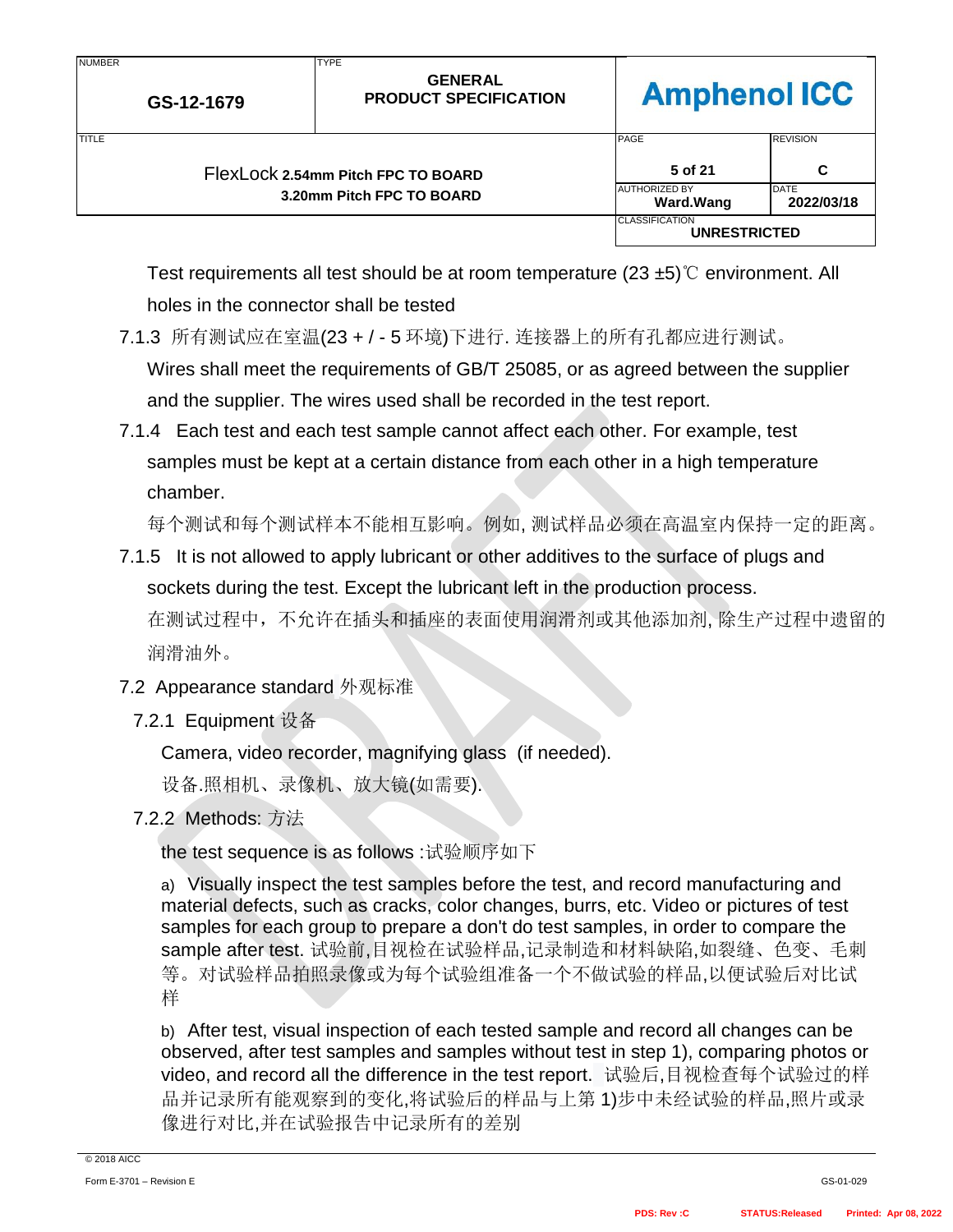| <b>NUMBER</b><br>GS-12-1679 |                                    | <b>TYPE</b><br><b>GENERAL</b><br><b>PRODUCT SPECIFICATION</b> | <b>Amphenol ICC</b>                          |                           |
|-----------------------------|------------------------------------|---------------------------------------------------------------|----------------------------------------------|---------------------------|
| TITLE                       |                                    |                                                               | <b>PAGE</b>                                  | <b>REVISION</b>           |
|                             | FlexLock 2.54mm Pitch FPC TO BOARD |                                                               | 6 of 21                                      | C                         |
| 3.20mm Pitch FPC TO BOARD   |                                    |                                                               | <b>AUTHORIZED BY</b><br>Ward.Wang            | <b>DATE</b><br>2022/03/18 |
|                             |                                    |                                                               | <b>CLASSIFICATION</b><br><b>UNRESTRICTED</b> |                           |

7.2.3 Requirements 要求

The sample shall be free from defects affecting the product functions provides to the as expansion, corrosion, Then we can predict color change, contact wear, physical deformation and deformation 样品不应出现膨胀、腐蚀、色变、触点镀层磨损、物理变 形、开裂等影响产品功能的缺陷

7.3 Electrical Characteristics 电气特性

7.3.1.1 Maximum Test Current Capability

Reference: SAE/USCAR-2, 5.3.3 Increase the current gradually until ∆T =55˚C

### Record the maximum test current when ∆T =55˚C

依照 SAE/USCAR-2 5.3.3 增加电流值直到温差达到 55℃时,记录此时的电流值。

7.3.1.2 Current Cycling 电流循环:

测试方法如下:

- a. Test Current: the current to be applied for Current Cycling testing shall be 90% of the maximum test current at 55 ℃
- b. Test time: 1008H (according to USCAR-2 5.3.4);
- c. Acceptance criteria: the temperature of any terminal interface must not exceed a 55°C rise over ambient at any time during the test (ROA).

验收标准:在试验期间,任何接触位置的温度不得超过环境温度 55℃(ROA)。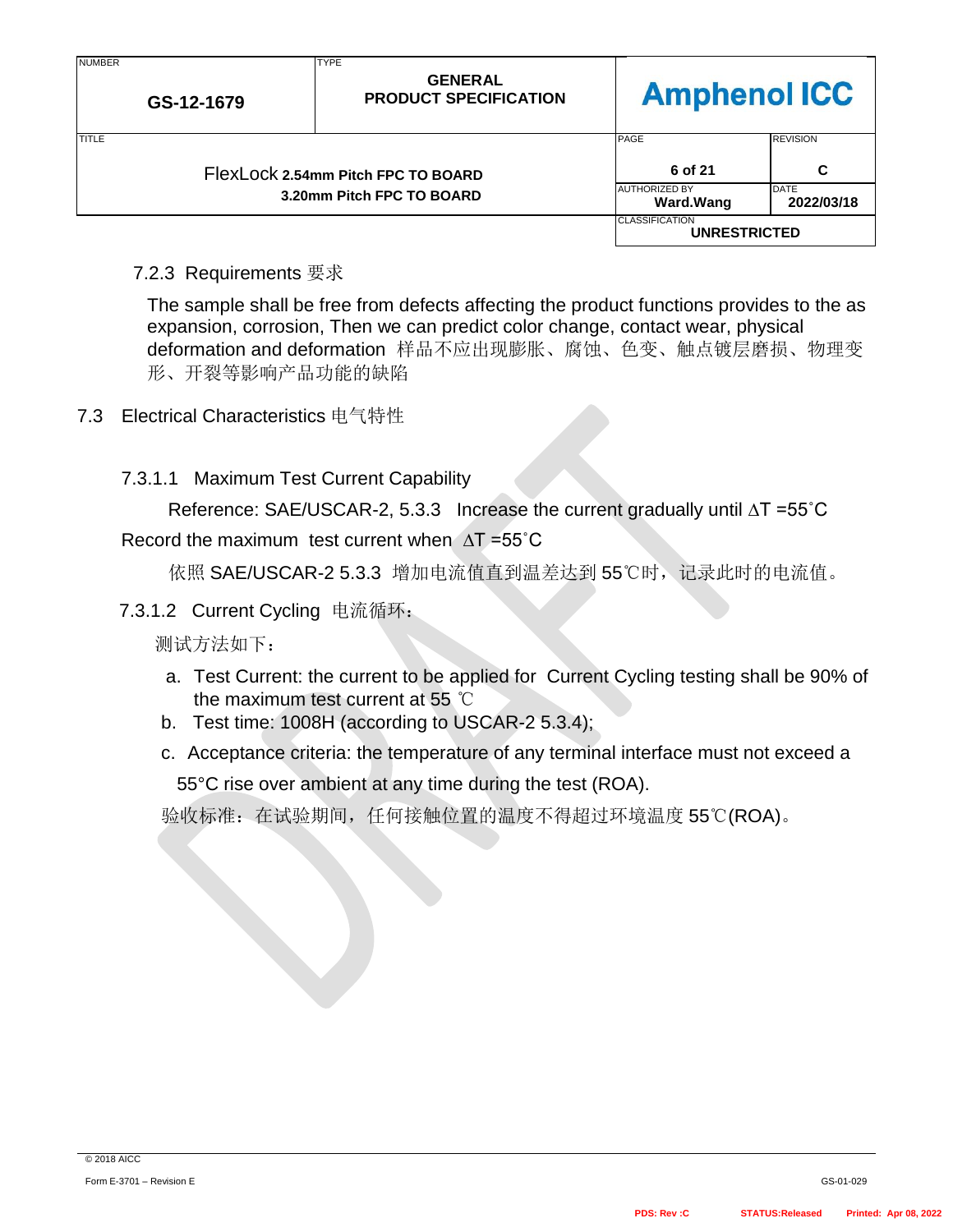



SET-UP FOR MAXIMUM TEST CURRENT

7.3.2 Dry Circuit resistance 干电路电阻

Reference: QC/T1067.1-2017, 4.7 or USCAR-2, 5.3.1

参考 QC/T1067.1-2017, 4.7 或 USCAR-2, 5.3.1

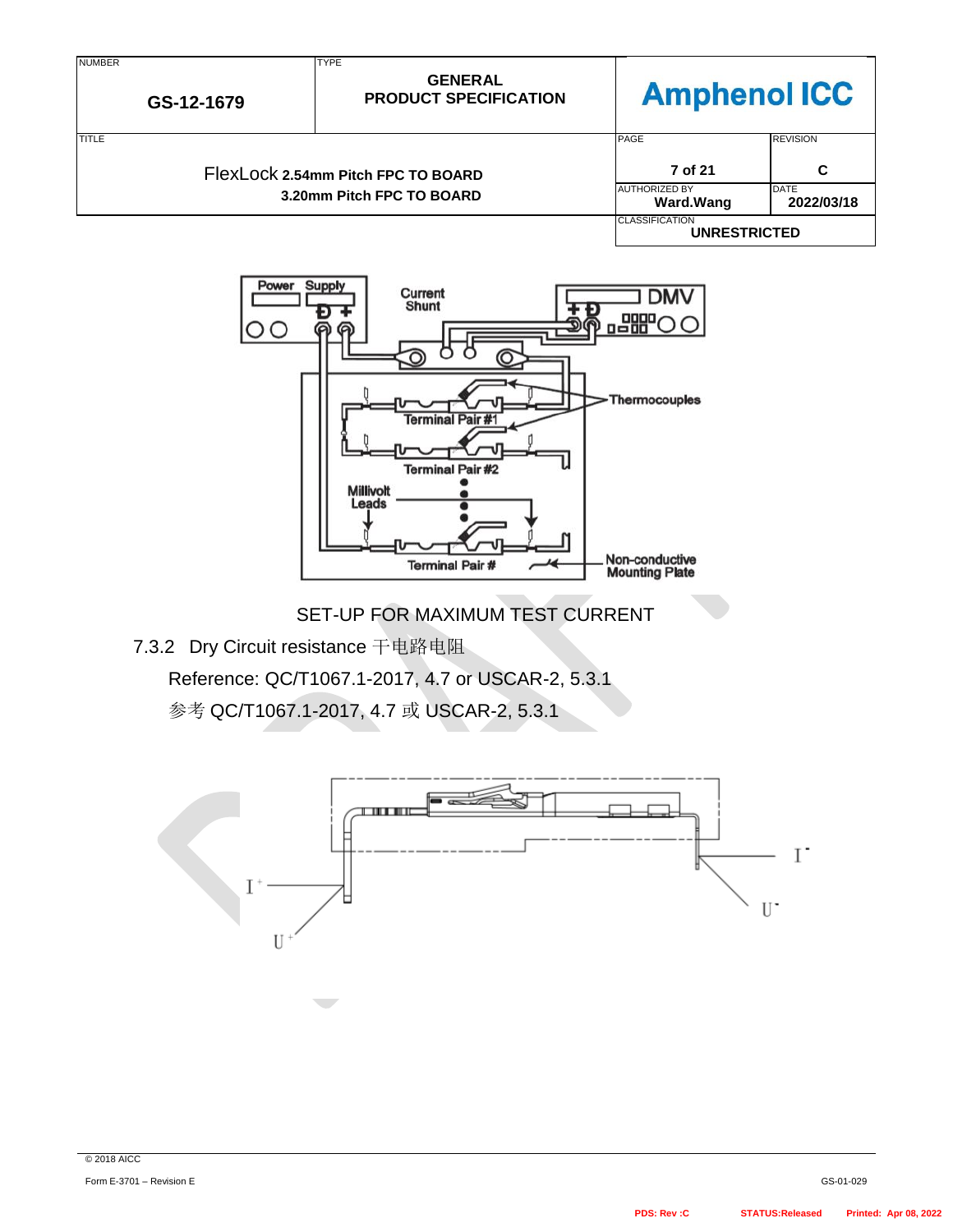| <b>NUMBER</b><br>GS-12-1679 |                                    | <b>TYPE</b><br><b>GENERAL</b><br><b>PRODUCT SPECIFICATION</b> | <b>Amphenol ICC</b>                          |                 |
|-----------------------------|------------------------------------|---------------------------------------------------------------|----------------------------------------------|-----------------|
| <b>TITLE</b>                |                                    |                                                               | PAGE                                         | <b>REVISION</b> |
|                             | FlexLock 2.54mm Pitch FPC TO BOARD |                                                               | 8 of 21                                      | C               |
| 3.20mm Pitch FPC TO BOARD   |                                    | <b>AUTHORIZED BY</b><br>Ward.Wang                             | <b>DATE</b><br>2022/03/18                    |                 |
|                             |                                    |                                                               | <b>CLASSIFICATION</b><br><b>UNRESTRICTED</b> |                 |

Mated with applicable connector, the low level contact resistance is 25m ohm maximum initial when measured in accordance with SAE/USCAR-2 5.3.1, the contact resistance of after environmental exposure shall not exceed 15m ohm maximum angle from initial.

根据 SAE/USCAR-2 5.3.1 标准测量,低电平接触电阻最大初始值为 25m 欧姆,与适用 连接器配合使用,环境暴露后接触电阻与初始值最大角度不超过 15m 欧姆。

## 7.3.3 Voltage drop 电压降

Reference: USCAR-2, 5.3.2 or QC/T1067.1-2017, 4.8

Acceptance criteria in accordance with USCAR-2-2020, 5.3.2.4 maximum voltage drop: 50 mV

接受标准依照 USCAR-2, 5.3.2.4 最大电压降:50mV

7.3.4 Insulation Resistance 绝缘阻抗

Reference: Refer to QC /T 1067.1-2017, 4.27 or USCAR-2, 5.5.1

参考 QC /T 1067.1-2017, 4.27 或 USCAR-2, 5.5.1 进行测试.

a) The following details shall apply: 应满足如下要求:

Test Voltage: 500V DC 测试电压: 500 伏直流电

b) Acceptance criteria: the resistance between every combination of two adjacent terminals in the connection must exceed 100 MΩ at 500 VDC. 验收标准: 在 500 V 直 流电下,连接中两个相邻端子的每一个组合之间的电阻必须超过 100 MΩ。

c) Electrification time 带电时间 : 1 minute. 1 分钟

d) Point of Measurement 测试点: Between adjacent contacts.相邻近的端子

7.3.5 Dielectric strength of insulation 绝缘介电强度

There shall be no evidence of arc-over, insulation breakdown, or excessive leakage current (1mA max) when the mated connectors are tested in accordance with Customer. The following details shall apply: 与配插端配插进行测试时,没有任何证据 表明有电弧、绝缘损坏或过度泄漏电流(1 毫安培最大)

a) Test Voltage: 500V AC or 700V DC

测试电压: 500 伏交流电或 700V 直流电

b) Test Duration: 1 minute. 测试持续时间: 1 分钟

c) Points of measurement: Between adjacent contacts.

测试点:相邻的端子

d) Refer to QC /T 1067.1-2017, 4.28.1 Test method 参照 QC /T

© 2018 AICC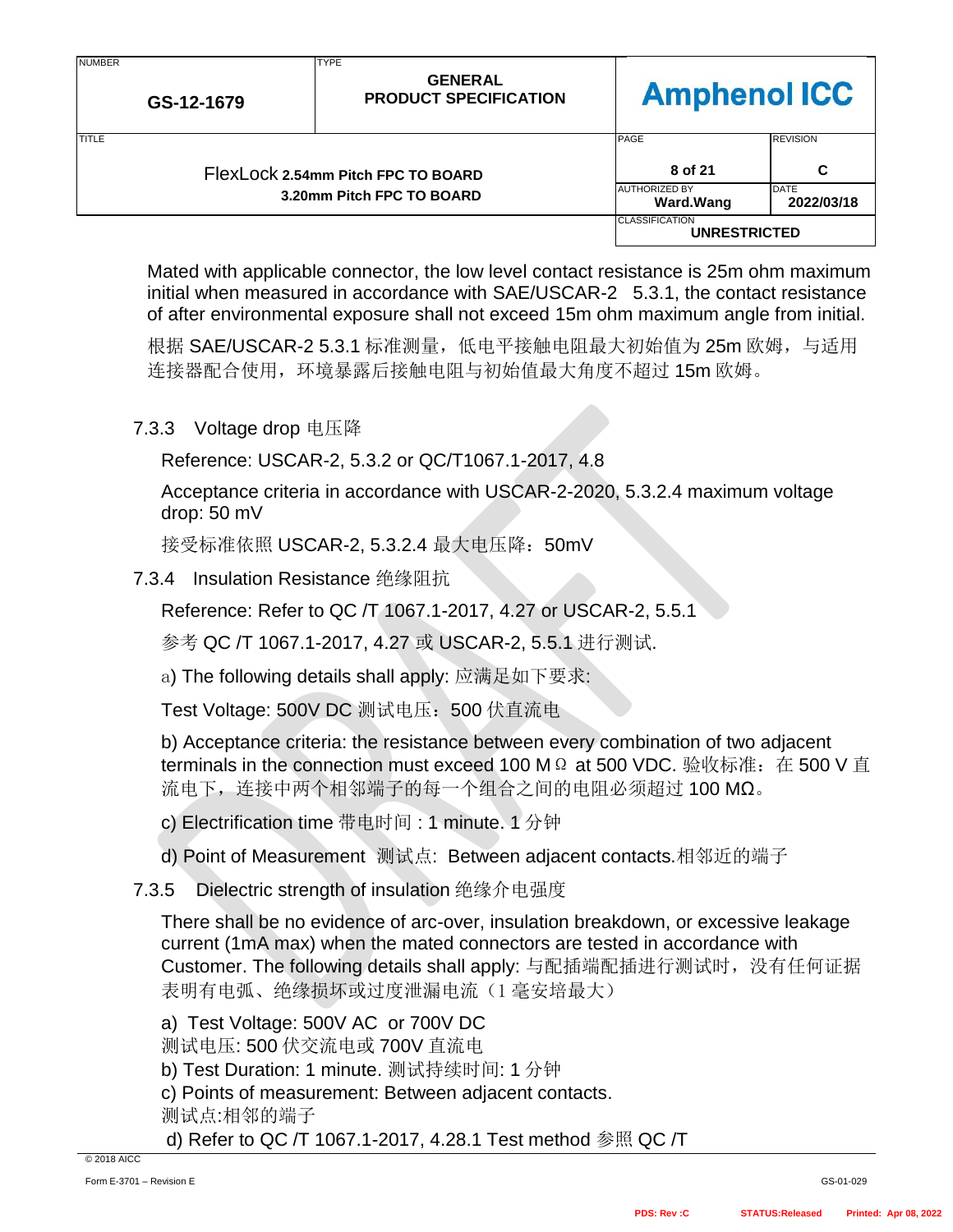| <b>NUMBER</b><br>GS-12-1679                                     |  | <b>TYPE</b><br><b>GENERAL</b><br><b>PRODUCT SPECIFICATION</b> | <b>Amphenol ICC</b>                          |                 |
|-----------------------------------------------------------------|--|---------------------------------------------------------------|----------------------------------------------|-----------------|
| <b>TITLE</b>                                                    |  |                                                               | PAGE                                         | <b>REVISION</b> |
| FlexLock 2.54mm Pitch FPC TO BOARD<br>3.20mm Pitch FPC TO BOARD |  |                                                               | 9 of 21                                      | C               |
|                                                                 |  | <b>AUTHORIZED BY</b><br>Ward.Wang                             | <b>DATE</b><br>2022/03/18                    |                 |
|                                                                 |  |                                                               | <b>CLASSIFICATION</b><br><b>UNRESTRICTED</b> |                 |



## 7.4 MECHANICAL CHARACTERISTICS 机械特性

7.4.1 Connector To Connector Mating /Un-mating Force/ Locking Device Strength (Retention Force)

连接器与连接器的插入/拔出力/保持力/锁止装置强度(保持力)

Reference: QC /T 1067.1-2017, 4.12 or USCAR-2, 5.4.2

参考 QC /T 1067.1-2017, 4.12 或 USCAR-2, 5.4.2 进行测试





Insert and withdraw connectors at the speed rate of 50±10mm/minute.

以 50±10 mm/分钟的速度插入和拔出连接器。

The following details shall apply: 应满足如下要求:

Mating /Un-mating Force: =15N MIN & 75N Max.

插入/拔出力: =15N 最小 & 75N 最大。

Unlock the force: 6N~51N 解锁力: 6N~51N。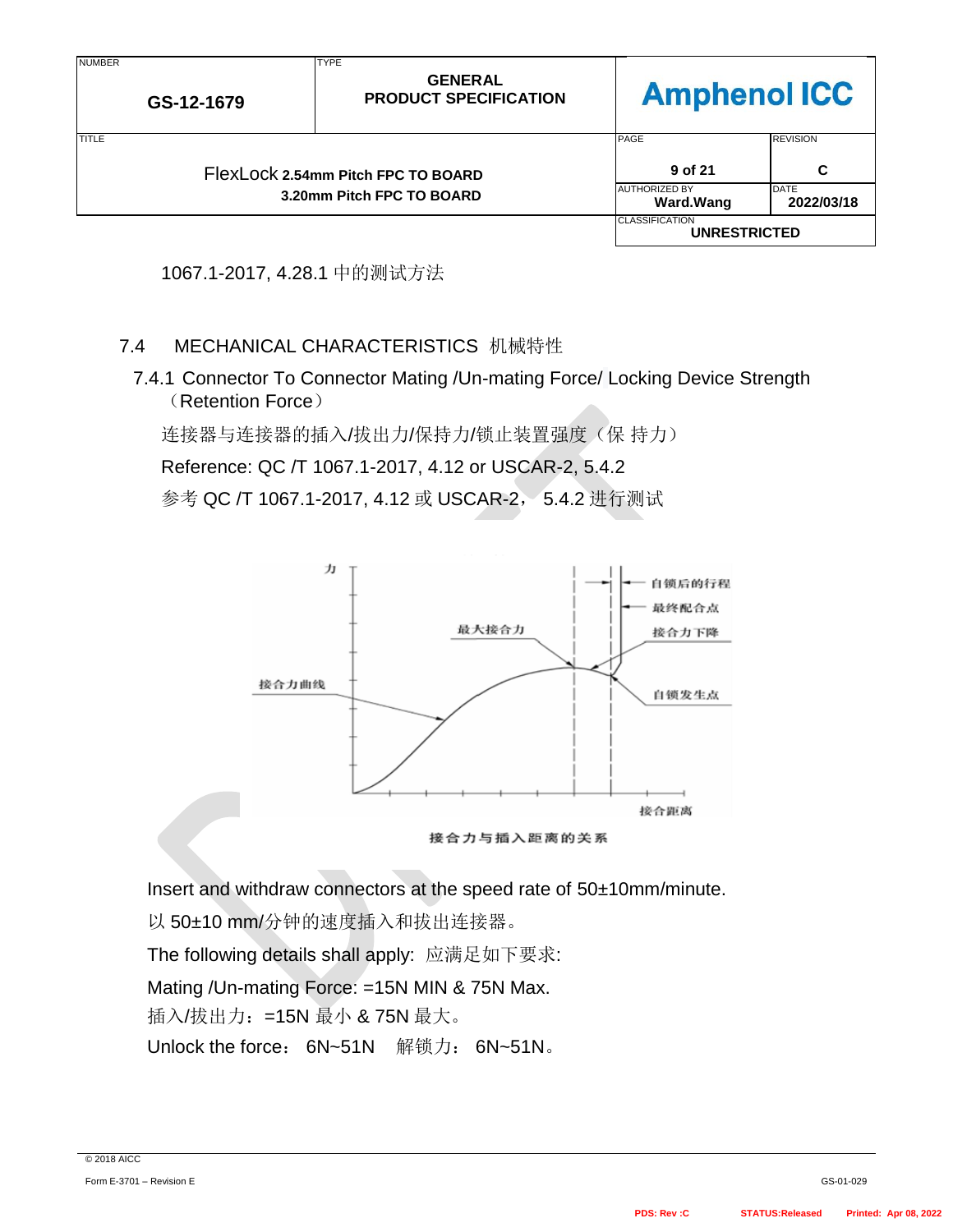| <b>NUMBER</b><br>GS-12-1679 |                                    | <b>TYPE</b><br><b>GENERAL</b><br><b>PRODUCT SPECIFICATION</b> | <b>Amphenol ICC</b>                          |                 |
|-----------------------------|------------------------------------|---------------------------------------------------------------|----------------------------------------------|-----------------|
| TITLE                       |                                    |                                                               | <b>PAGE</b>                                  | <b>REVISION</b> |
|                             | FlexLock 2.54mm Pitch FPC TO BOARD |                                                               | 10 of 21                                     | C               |
| 3.20mm Pitch FPC TO BOARD   |                                    | <b>AUTHORIZED BY</b><br><b>Ward.Wang</b>                      | <b>DATE</b><br>2022/03/18                    |                 |
|                             |                                    |                                                               | <b>CLASSIFICATION</b><br><b>UNRESTRICTED</b> |                 |

Retention force must be  $\geq 100$  Newton with the connector lock fully engaged.

锁扣的保持力应须大于或等于 100N.

## 7.4.2 Durability

插拔循环

| Plating<br>spec | Durability<br>Cycles | Application                                                |
|-----------------|----------------------|------------------------------------------------------------|
| Sn<br>plating   | 10                   | Before the test, connector mated and unmated 10<br>cycles. |
| Au<br>plating   | 30                   | Before the test, connector mated and unmated 10<br>cycles. |

Reference: QC /T 1067.1-2017, 4.3 or USCAR-2, 5.1.7

参照 QC /T 1067.1-2017, 4.3 或 USCAR-2, 5.1.7

Insert mating terminals at a uniform speed not exceeding 50mm/min. The force should be applied parallel to the center line of the terminals.

以不超过 50mm/min 的均匀速度插入配对端子。力应平行于端子的中心线施加

Acceptance criteria: No physical damage. 验收标准: 无物理性损伤

# 7.4.3 Terminal to Terminal engage/Disengage Force

端子至端子的结合力与分离力

Reference: QC /T 1067.1-2017, 4.4 or USCAR-2, 5.2.1

参考 QC /T 1067.1-2017, 4.4 或 USCAR-2, 5.2.1

Terminal Insertion force: 3N Max/pin 端子插入力: 3 牛顿最大/ 每支端子.

Disengagement force: 0.8N/pin minimum 拔出力: 0.8 牛顿最小/ 每支端子.

Acceptance criteria according to 6.2.3 requirement.须符合 6.2.3 的验收标准.

- 7.4.4 Fool-proofing Design structure of Connector 连接器防错结构设计
	- a) Reference: QC /T 1067.1-2017, 4.14 and USCAR-2, 5.4.4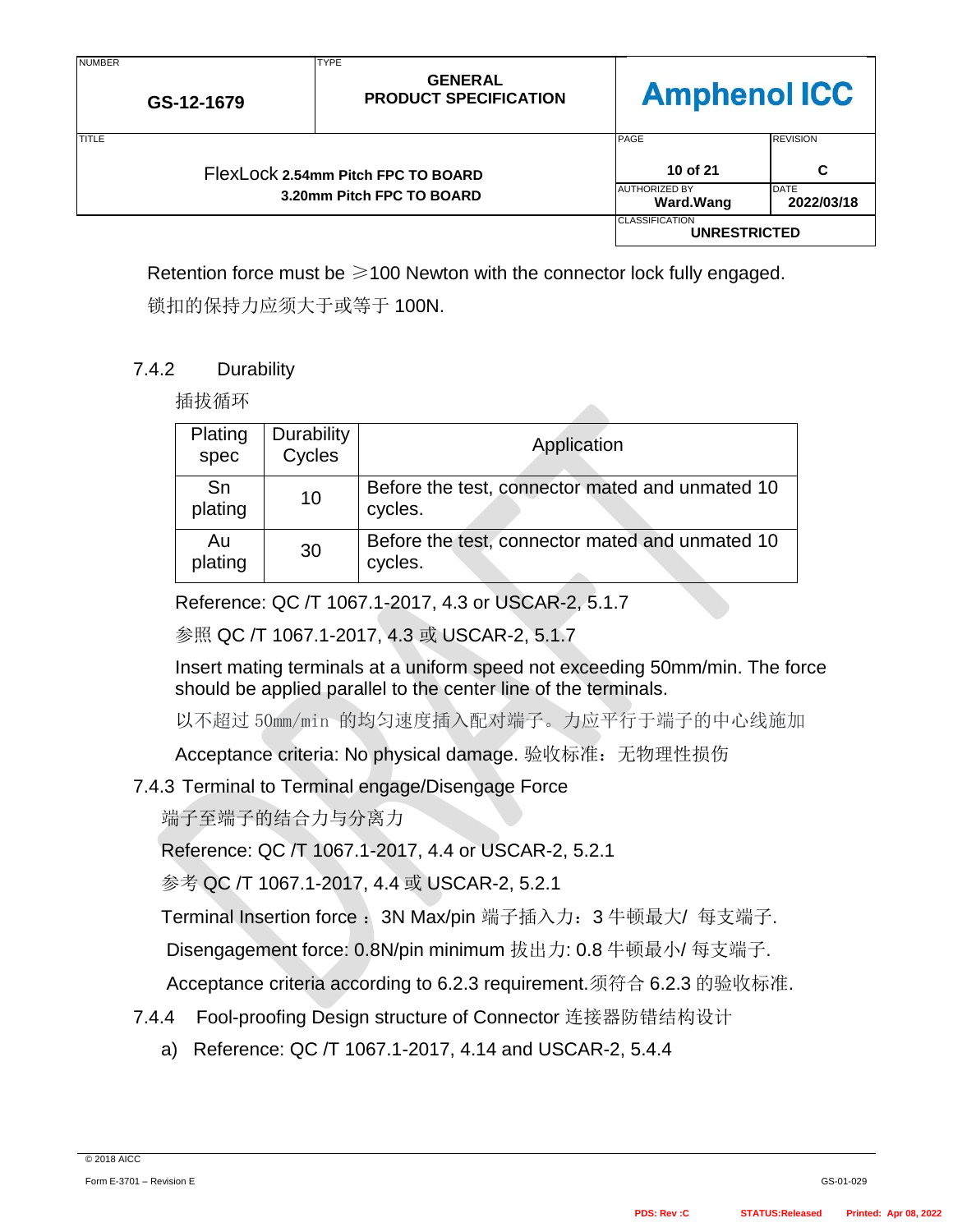| .<br>GS-12-1679 |                                    | .<br><b>GENERAL</b><br><b>PRODUCT SPECIFICATION</b> | <b>Amphenol ICC</b>                          |                           |
|-----------------|------------------------------------|-----------------------------------------------------|----------------------------------------------|---------------------------|
| <b>TITLE</b>    |                                    |                                                     | PAGE                                         | <b>REVISION</b>           |
|                 | FlexLock 2.54mm Pitch FPC TO BOARD |                                                     | 11 of 21                                     | C                         |
|                 |                                    | 3.20mm Pitch FPC TO BOARD                           | <b>AUTHORIZED BY</b><br><b>Ward.Wang</b>     | <b>DATE</b><br>2022/03/18 |
|                 |                                    |                                                     | <b>CLASSIFICATION</b><br><b>UNRESTRICTED</b> |                           |

参照 QC /T 1067.1-2017, 4.14 和 USCAR-2, 5.4.4 进行测试.

**TYPE** 

b) Acceptance criteria: The connector should not be damaged when it bears the wrong connection force, and the plug terminals and socket terminals should not contact

验收标准:连接器承受错误接合力时不应损毁,插头端子和插座端子不应接触。

7.4.5 CPA's [insertion](javascript:;) [force](javascript:;) / withdrawal force CPA 的插入力/拔出力

a) Reference: QC /T 1067.1-2017, 4.16 or USCAR-2, 5.4.5.2

参照 QC /T 1067.1-2017, 4.16 或 USCAR-2, 5.4.5.2

进行测试.

**NUMBER** 

b) Acceptance criteria according to QC /T 1067.1-2017, 4.16.3 or USCAR-2, 5.4.5.2

验收标准: 须符合 QC /T 1067.1-2017, 4.16.3 或 USCAR-2, 5.4.5.2

b-1) After the connector fits correctly, the maximum insertion force of CPA is 22N, and the pull-out force should be 3N~30N.

连接器正确配合后, CPA 的插入力最大为 22N,拔出力应为 3N~30N; b-2) When the connector does not fit, the CPA insertion force shall be at least 60N.The pulling force at the pre-installed position shall be at least 30N.

连接器没有配合时, CPA 的插入力至少为 60N;在预装位置的拔出力至少为 30N

7.4.6 Connector to connector audible clicks 连接器到连接器可听见的咔哒声

a) Reference: QC /T 1067.1-2017, 4.18 or USCAR-2, 5.4.7

参考 QC /T 1067.1-2017, 4.18 或 USCAR-2, 5.4.7 进行测试.

b) Acceptance criteria according to QC /T 1067.1-2017, 4.18.3 or USCAR-2-2013, 5.4.7.4

须符合 QC /T 1067.1-2017, 4.18.3 或 USCAR-2, 5.4.7.4 的验收标准.

ㄱ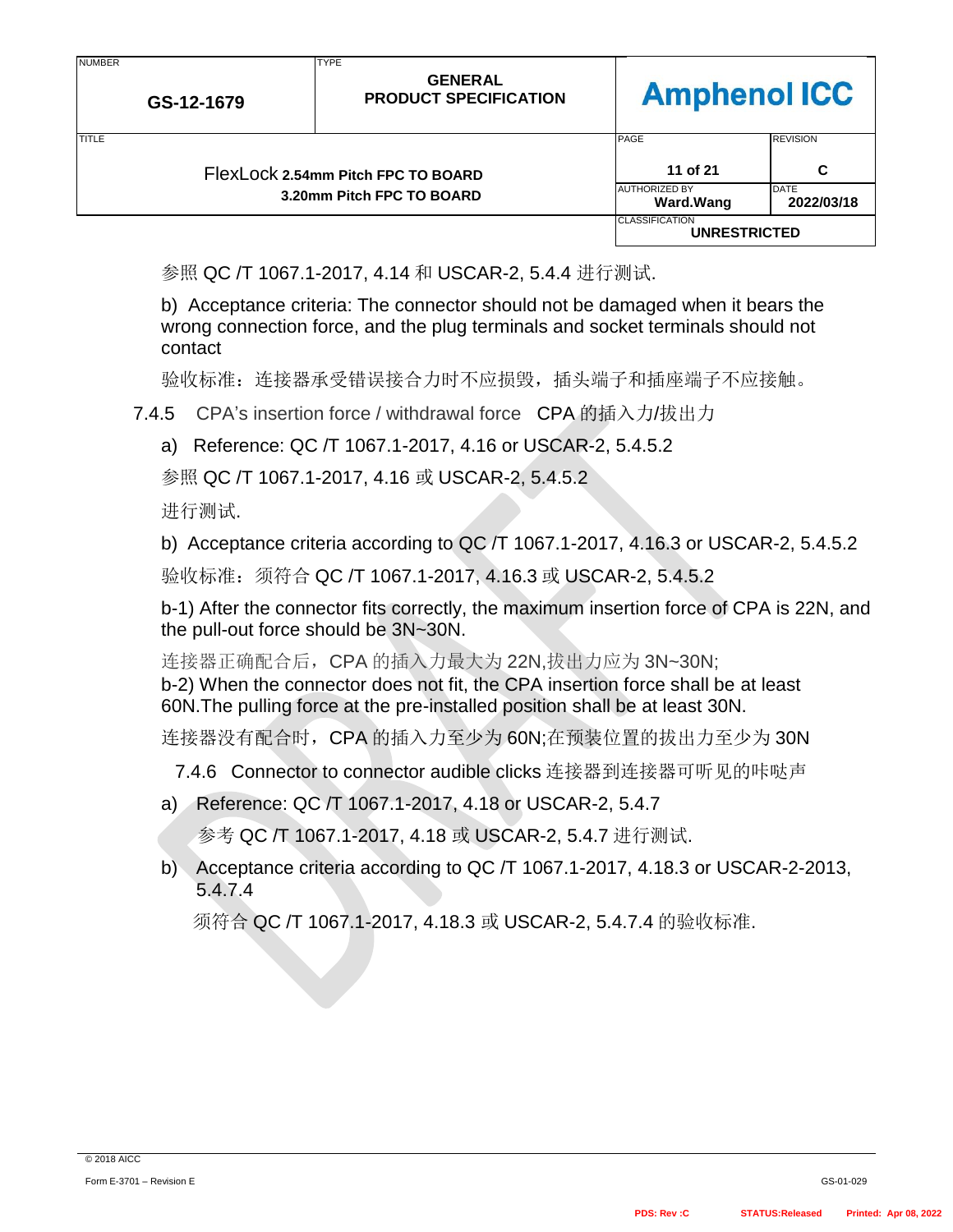| <b>NUMBER</b> | GS-12-1679 | <b>TYPE</b><br><b>GENERAL</b><br><b>Amphenol ICC</b><br><b>PRODUCT SPECIFICATION</b> |                                              |                           |
|---------------|------------|--------------------------------------------------------------------------------------|----------------------------------------------|---------------------------|
| TITLE         |            |                                                                                      | <b>PAGE</b>                                  | <b>REVISION</b>           |
|               |            | FlexLock 2.54mm Pitch FPC TO BOARD                                                   | 12 of 21                                     | C                         |
|               |            | 3.20mm Pitch FPC TO BOARD                                                            | <b>AUTHORIZED BY</b><br>Ward.Wang            | <b>DATE</b><br>2022/03/18 |
|               |            |                                                                                      | <b>CLASSIFICATION</b><br><b>UNRESTRICTED</b> |                           |

7.4.7 Vibration / Mechanical Shock 振动/机械冲击

Per QC /T 1067.1-2017, 4.17 or SAE/USCAR-2, 5.4.6 依 QC /T 1067.1-2017, 4.17 或 SAE/USCAR-2, 5.4.6 章 Test Condition: Random 5 Hz - 1000 Hz, 1.81 g's RMS overall

测试条件: 以 60HZ-1200HZ 的频率随机振动, 加速度为 12.1G.

Duration: 8 Hours per axis. 持续时间: 8 小时/每轴

Direction: each of 3 orthogonal axis 方向, X,Y,Z 三个互相垂直的轴向



| <b>Vibration Duration by Vibration Class</b> |                                               |                                          |                                  |  |  |
|----------------------------------------------|-----------------------------------------------|------------------------------------------|----------------------------------|--|--|
| <b>Vibration</b><br><b>Class</b>             | <b>Sine</b><br><b>Duration</b><br>(Hrs./axis) | Random<br><b>Duration</b><br>(Hrs./axis) | <b>Thermal</b><br><b>Cycling</b> |  |  |
| V1                                           | n/a                                           |                                          | n/a                              |  |  |
| V <sub>2</sub>                               | n/a                                           |                                          | n/a                              |  |  |
| V <sub>3</sub>                               | 22                                            | 22                                       | Per 5.4.6.3 #6                   |  |  |
| V <sub>4</sub>                               | 32                                            | 50                                       | Per 5.4.6.3 #6                   |  |  |
| V <sub>5</sub>                               | n/a                                           | 22                                       | n/a                              |  |  |

NOTE: Sine and random profiles shall be run separately (not concurrently).

TABLE 5.4.6.3B: CLASS SCHEDULE FOR VIBRATION DURATION

**Contract** 

#### **Class Schedule for Shock**

| <b>Vibration</b><br><b>Class</b>                |   | <b>Shocks</b><br>per Axis | <b>Wave</b><br><b>Shape</b> | <b>Direction</b><br>$(+1-)$ | <b>Duration</b><br>(ms) | <b>Acceleration</b><br>(g) |
|-------------------------------------------------|---|---------------------------|-----------------------------|-----------------------------|-------------------------|----------------------------|
| V <sub>1</sub>                                  |   | 10                        | <b>Half Sine Wave</b>       | <b>Positive</b>             | $5 - 10$                | 35                         |
| V <sub>2</sub>                                  |   | 10                        | <b>Half Sine Wave</b>       | <b>Positive</b>             | $5 - 10$                | 35                         |
| V3<br>V4                                        |   | $132 \times 6$<br>$=792$  | <b>Half Sine Wave</b>       | Positive/Negative           | 15                      | 25                         |
| V <sub>5</sub><br>(Perform<br><b>Both Tests</b> | 2 | $3 \times 6$<br>$=18$     | <b>Half Sine Wave</b>       | Positive/Negative           | 11                      | 100                        |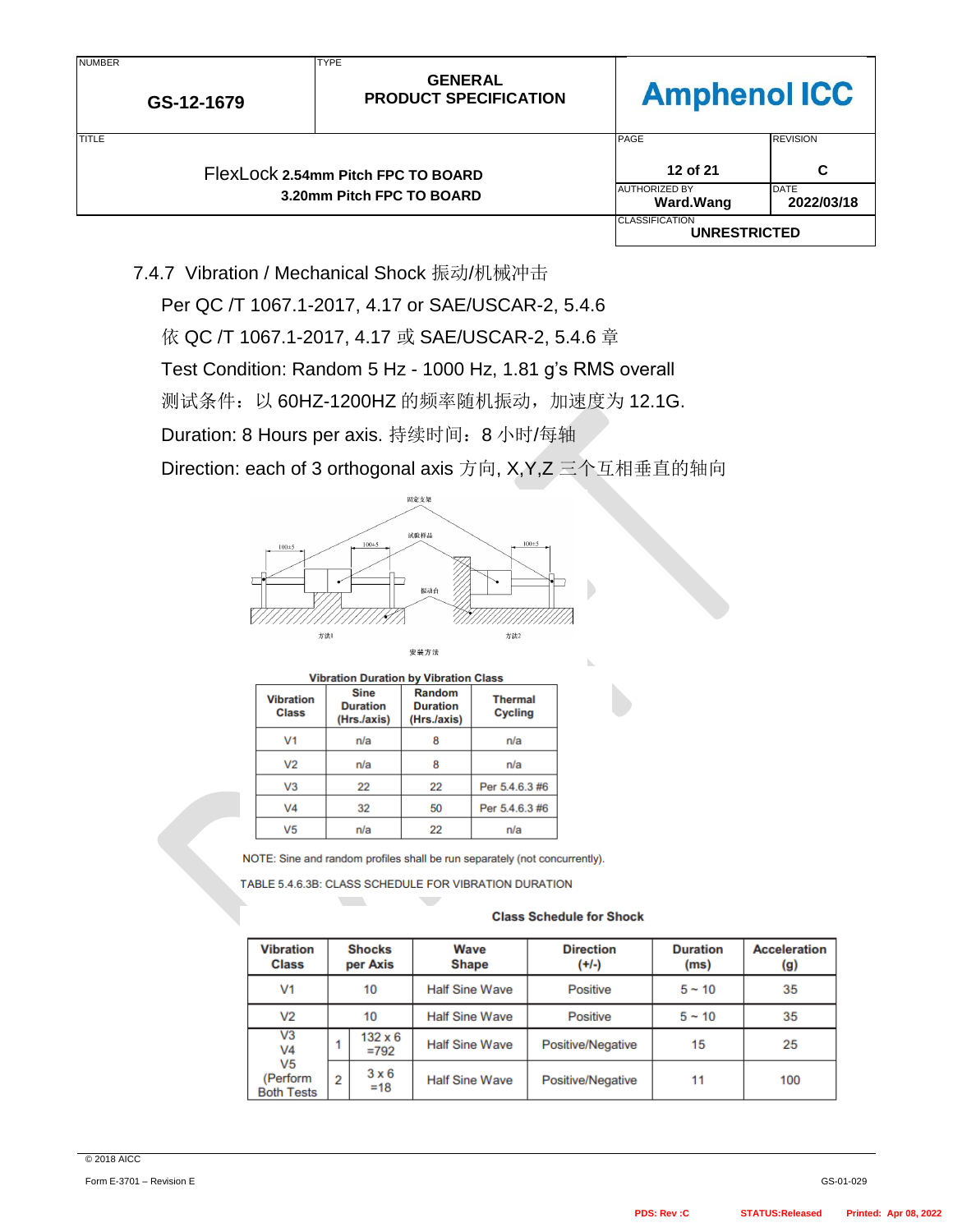| <b>NUMBER</b><br>GS-12-1679 |  | <b>TYPE</b><br><b>GENERAL</b><br><b>PRODUCT SPECIFICATION</b> | <b>Amphenol ICC</b>                          |                           |
|-----------------------------|--|---------------------------------------------------------------|----------------------------------------------|---------------------------|
| <b>TITLE</b>                |  |                                                               | <b>PAGE</b>                                  | <b>REVISION</b>           |
|                             |  | FlexLock 2.54mm Pitch FPC TO BOARD                            | 13 of 21                                     | C                         |
|                             |  | 3.20mm Pitch FPC TO BOARD                                     | <b>AUTHORIZED BY</b><br><b>Ward.Wang</b>     | <b>DATE</b><br>2022/03/18 |
|                             |  |                                                               | <b>CLASSIFICATION</b><br><b>UNRESTRICTED</b> |                           |

No discontinuities greater than 1 µs, when measured in accordance with SAE/USCAR-2 5.4.6 V2 level

| V1 - Random |                  |                  |   |
|-------------|------------------|------------------|---|
|             | PSD <sup>1</sup> | <b>PSD</b>       |   |
| (Hz)        |                  | <sup>2</sup> /Hz | V |
| 5.0         | 0.192            | 0.00200          |   |
| 12.5        | 23.8             | 0.24800          |   |
| 77.5        | 0.307            | 0.00320          |   |
| 145.0       | 0.192            | 0.00200          |   |
| 200.0       | 1.13             | 0.01180          |   |
| 230.0       | 0.031            | 0.00032          |   |
| 1000.0      | 0.002            | 0.00002          |   |
|             |                  |                  |   |

17.74

根据 SAE/UScar-2 5.4.6 V2 级测量时, 不连续性不应大于 1 微秒。

 $1.81<sub>g</sub>$ 

| V <sub>2</sub> - Random |                  |                   |  |  |  |
|-------------------------|------------------|-------------------|--|--|--|
|                         | PSD <sup>1</sup> | PSD               |  |  |  |
| (Hz)                    |                  | $q^2$ /Hz         |  |  |  |
| 60.0                    | 0.096            | 0.00100           |  |  |  |
| 200.0                   | 144              | 1.50000           |  |  |  |
| 210.0                   | 9.60             | 0.10000           |  |  |  |
| 1200.0                  | 9.60             | 0.10000           |  |  |  |
| ms                      | 119              | 12.1 <sub>g</sub> |  |  |  |



 $g<sub>rms</sub>$ 

Acceptance criteria: No damage allowed 验收标准: 无物理性损伤

## 7.4.8

Connector drop test 连接器跌落试验

a) Reference: QC /T 1067.1-2017, 4.19 or USCAR-2, 5.4.8

参考 QC /T 1067.1-2017, 4.19 或 USCAR-2, 5.4.8 进行测试.

b) Acceptance criteria according to QC /T 1067.1-2017, 4.19.3 或 USCAR-2, 5.4.8.4

须符合 QC /T 1067.1-2017, 4.19.3 或 USCAR-2, 5.4.8.4 的验收标准.

- b-1) Samples shall meet the Acceptance Criteria of section 6.2.3, Visual Inspection 测试样品应符合外观检验要求。
- b-2) Components shall not be displaced from their intended shipping position. 部件不得从预定的运输位置移动。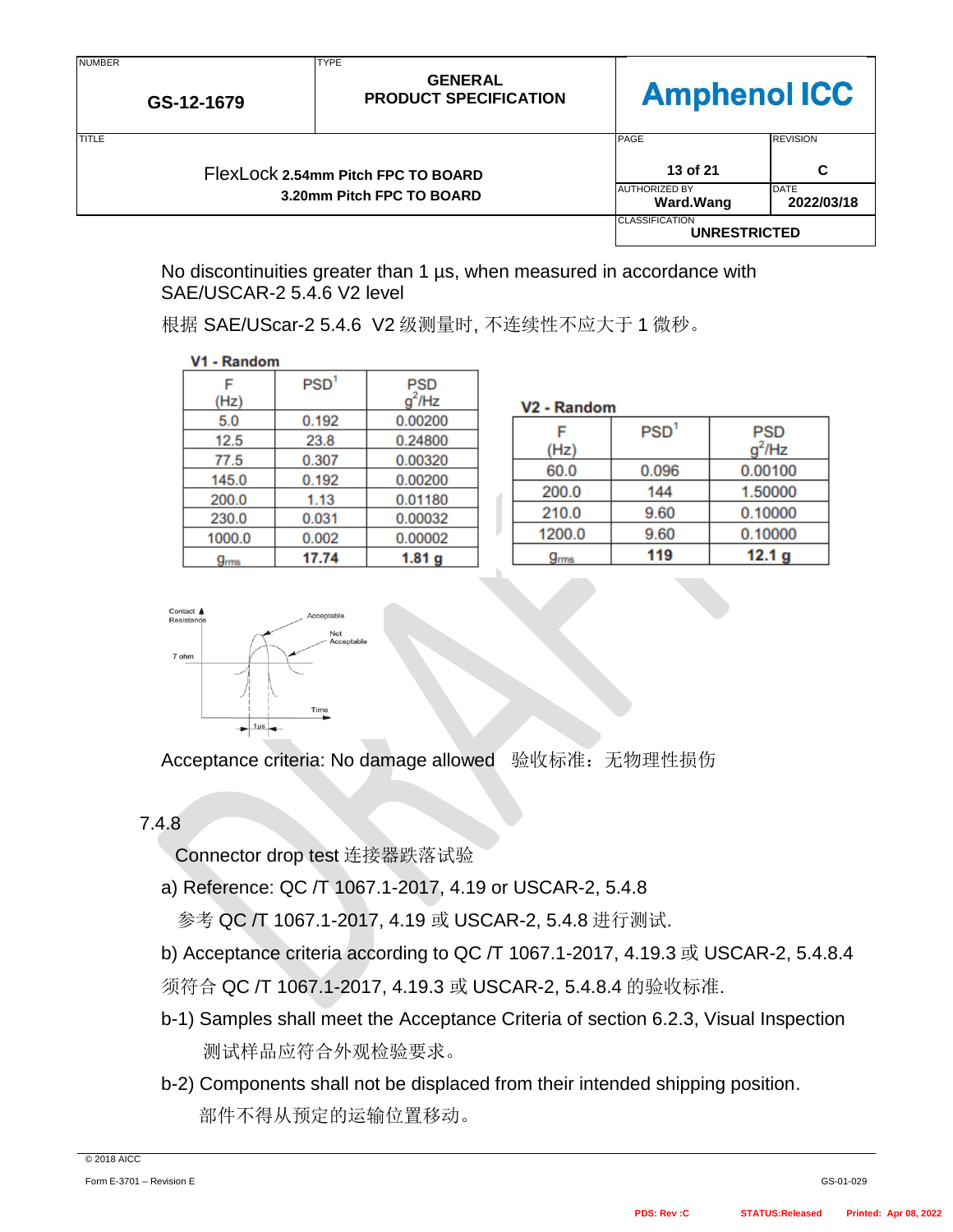| <b>NUMBER</b> | GS-12-1679 | <b>TYPE</b><br><b>GENERAL</b><br><b>PRODUCT SPECIFICATION</b> | <b>Amphenol ICC</b>                          |                    |
|---------------|------------|---------------------------------------------------------------|----------------------------------------------|--------------------|
| <b>TITLE</b>  |            |                                                               | PAGE                                         | <b>REVISION</b>    |
|               |            | FlexLock 2.54mm Pitch FPC TO BOARD                            | 14 of 21                                     | C                  |
|               |            | 3.20mm Pitch FPC TO BOARD                                     | <b>AUTHORIZED BY</b><br><b>Ward.Wang</b>     | DATE<br>2022/03/18 |
|               |            |                                                               | <b>CLASSIFICATION</b><br><b>UNRESTRICTED</b> |                    |

### 7.4.9 Header pin and Receptacle terminal retention fore

公端 Pin 针与母端端子对塑体的的保持力

a) Header pin Reference: QC /T 1067.1-2017, 4.26 or SAE/USCAR-2 5.7.1 Rec terminal Reference:QC /T 1067.1-2017, 4.26 or SAE/USCAR-2 5.7.1 公端端子参考 QC /T 1067.1-2017, 4.26 or SAE/USCAR-2 5.7.1 进行测试.

母端端子参考 QC /T 1067.1-2017, 4.26 or SAE/USCAR-2 5.7.1 进行测试.

b) Acceptance criteria:

Header Contact Retention force: 1.5Kg.f Min

(The minimum force required to displace the pin 0.2mm for Header).

REC Contact Retention force: 1.5Kg.f Min

(The force required to the peak of Retention Force tester for Rec when the terminal is pulled out).

验收标准:公端端子保持力 1.50KG.f/支最小.

母端端子保持力 1.50KG.f/支最小

## 7.5 Environmental CHARACTERISTICS 环境特性

- 7.5.1 Thermal Shock 热冲击
	- a) Reference: QC/T1067.1-2017, 4.29 or USCAR-2, 5.6.1
		- 参考:QC/T1067.1-2017, 4.29 或 USCAR-2, 5.6.1 章进行测试

b) Determine the Temperature Class for the intended application of the connector system from table 5.1.4.1 with Class T2 : -40℃ to +100℃.

选择连接器系统表 5.1.4.1 预期应用温度等级为等级 T2: -40℃ to +100℃。

c) Repeat Steps 4 and 5 ninety nine (99) more times.

重复步骤 4 和 5 (九十九)次以上。

d) The resistance of any terminal pair not exceeds 7.0  $\Omega$  for more than 1us. 瞬断电阻 7Ω不大于 1 微秒.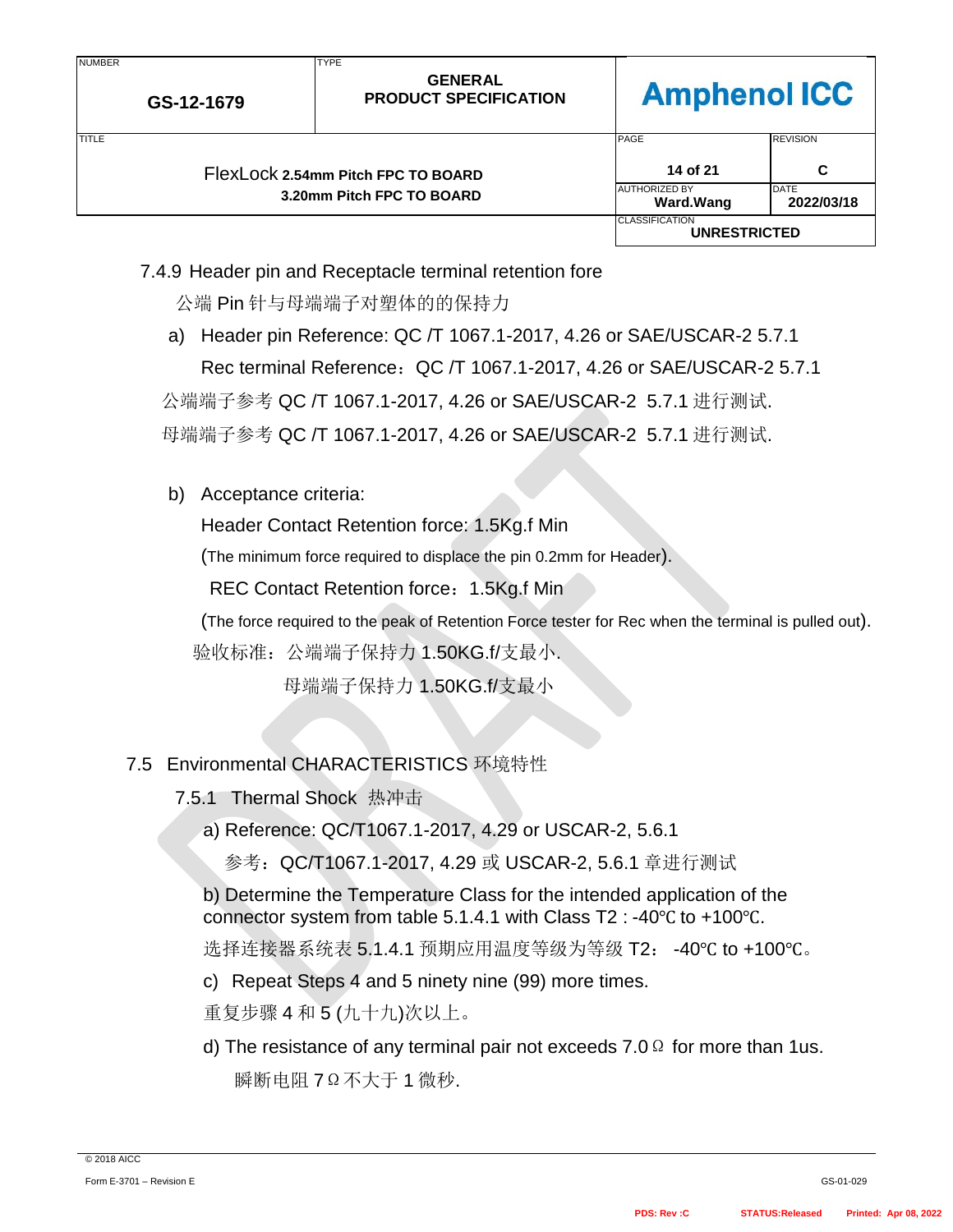| <b>NUMBER</b><br>GS-12-1679 | <b>TYPE</b><br><b>GENERAL</b><br><b>PRODUCT SPECIFICATION</b> | <b>Amphenol ICC</b>                          |                           |
|-----------------------------|---------------------------------------------------------------|----------------------------------------------|---------------------------|
| TITLE                       |                                                               | PAGE                                         | <b>REVISION</b>           |
|                             | FlexLock 2.54mm Pitch FPC TO BOARD                            | 15 of 21                                     | C                         |
|                             | 3.20mm Pitch FPC TO BOARD                                     | <b>AUTHORIZED BY</b><br><b>Ward.Wang</b>     | <b>DATE</b><br>2022/03/18 |
|                             |                                                               | <b>CLASSIFICATION</b><br><b>UNRESTRICTED</b> |                           |

7.5.2 Temperature/Humidity Cycling 温湿度循环

a) Reference: QC/T1067.1-2017, 4.30 or USCAR-2, 5.6.2

参考:QC/T1067.1-2017, 4.30 或 USCAR-2, 5.6.2 章进行测试

b) Cycle the test samples 40 times using the cycling schedule shown in Figure 5.6.2.3. The cycle begins with the sample at -40  $\degree$  C to +100  $\degree$  C, 0%-95%RH. Completion of the schedule shown in Figure 5.6.2.3 will constitute one cycle. Use the Maximum Ambient Temperature for hours 5 through 7 as determined from Table 5.1.4.1 level T2.

使用图 5.6.2.3 所示的循环时间表循环试验样品 40 次,循环从-40℃到+100℃,0%- 95%相对湿度,完成图 5.6.2.3 所示的计划构成一个周期。根据表 5.1.4.1 等级 T2 确定的最大环境温度,第5至第7小时。



FIGURE 5.6.2.3: TEMPERATURE/HUMIDITY CYCLING SCHEDULE

## 7.5.3 Heat aging 热老化/ High Temperature Exposure 高温暴露

a) Reference: QC/T1067.1-2017, 4.31 or USCAR-2, 5.6.3

参考:QC/T1067.1-2017, 4.29 或 USCAR-2, 5.6.3 章进行测试

b) Place the samples in the chamber, set to the maximum ambient temperature, so that there is no substantial obstruction to air flow across and around the samples, and the samples are not touching each other. Leave the samples in the chamber for 1008 hours 将样品放入室内,设置好最高周围温度,以便样品与样品周 围空气流动没有实质性阻碍,样品也没有相互接触,样品留下在室内 1008 小时.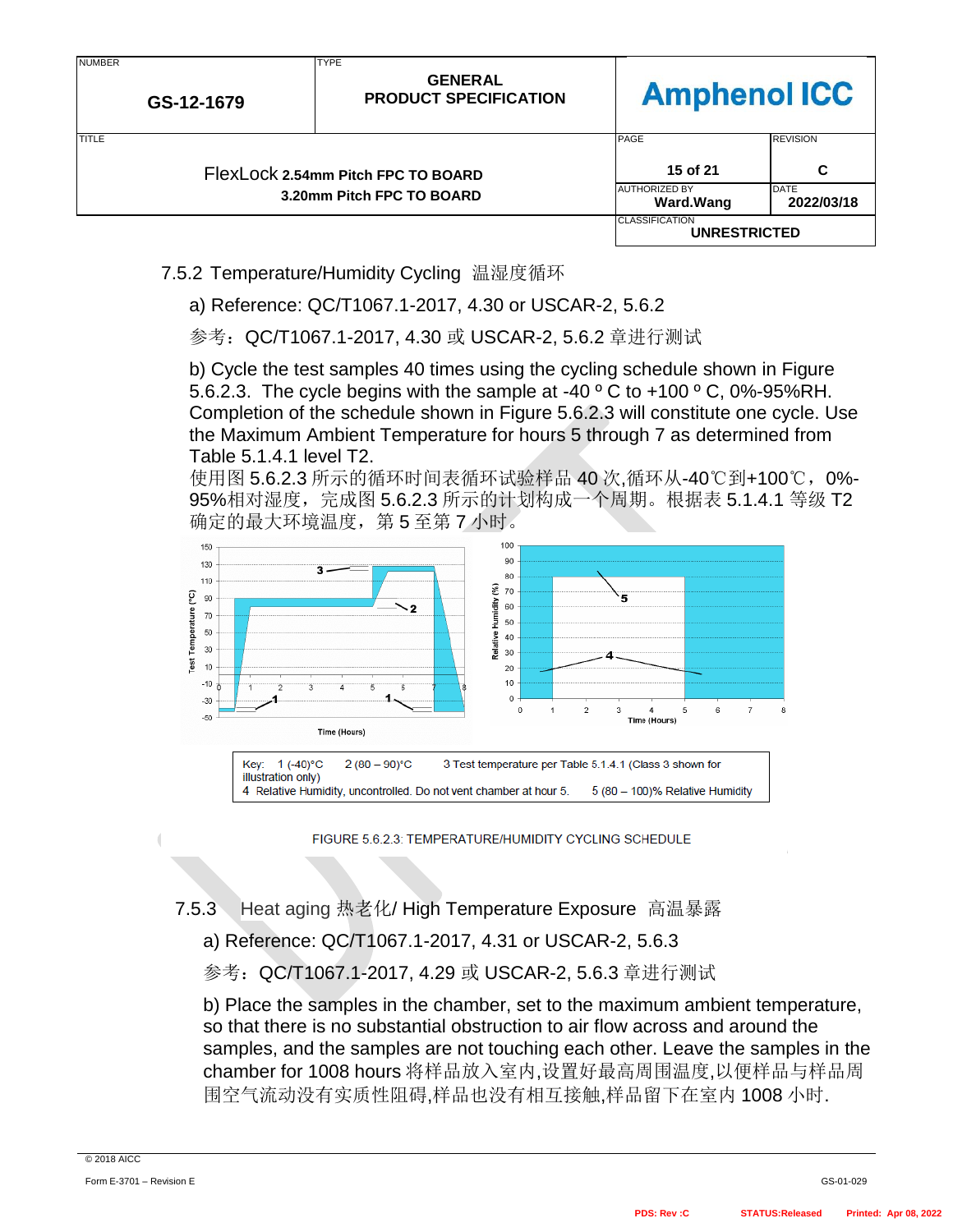| <b>NUMBER</b><br>GS-12-1679 | <b>TYPE</b><br><b>GENERAL</b><br><b>PRODUCT SPECIFICATION</b>   | <b>Amphenol ICC</b>                                           |                                            |
|-----------------------------|-----------------------------------------------------------------|---------------------------------------------------------------|--------------------------------------------|
| TITLE                       | FlexLock 2.54mm Pitch FPC TO BOARD<br>3.20mm Pitch FPC TO BOARD | PAGE<br>16 of 21<br><b>JAUTHORIZED BY</b><br><b>Ward.Wang</b> | <b>REVISION</b><br>C<br>DATE<br>2022/03/18 |
|                             |                                                                 | <b>CLASSIFICATION</b><br><b>UNRESTRICTED</b>                  |                                            |

c) The Temperature for the intended application of the connector system from -40℃ -+105℃.

连接器系统预期应用温度为-40℃- +105℃ 。

7.5.4 [Salt](javascript:;) [spray](javascript:;) [test](javascript:;) 盐雾试验

| <b>Plating spec</b> | testing time (H) |
|---------------------|------------------|
| Sn plating          | 48               |
| Au plating          |                  |

- a) Reference: QC/T1067.1-2017, 4.36.1
- 参考:QC/T1067.1-2017, 4.36.1
- b) Acceptance criteria: The micro-current connection resistance after the salt spray test should not be more than 15m ohm that before the test, and the sample after the salt spray test should meet the requirements of 6.3.4 insulation resistance.
- c) 验收标准:盐雾试验后的微电流连接电阻不应大于试验前测量值 15m 欧姆, 且盐雾试验后样品应符合 6.3.4 绝缘电阻的要求

## 7.5.5 Solderability 可焊性

- a) Per J-STD-002 依 J-STD-002 电子连接器可焊性测试方法
- b)Solder Time 焊接时间: 5 ± 0.5 seconds(秒)
- c) Solder Temperature 焊接温度: 245 ± 5°C(摄氏度)
- d) Solder area shall have minimum of 95% solder coverage.

焊接面积应至少 95%的焊料覆盖。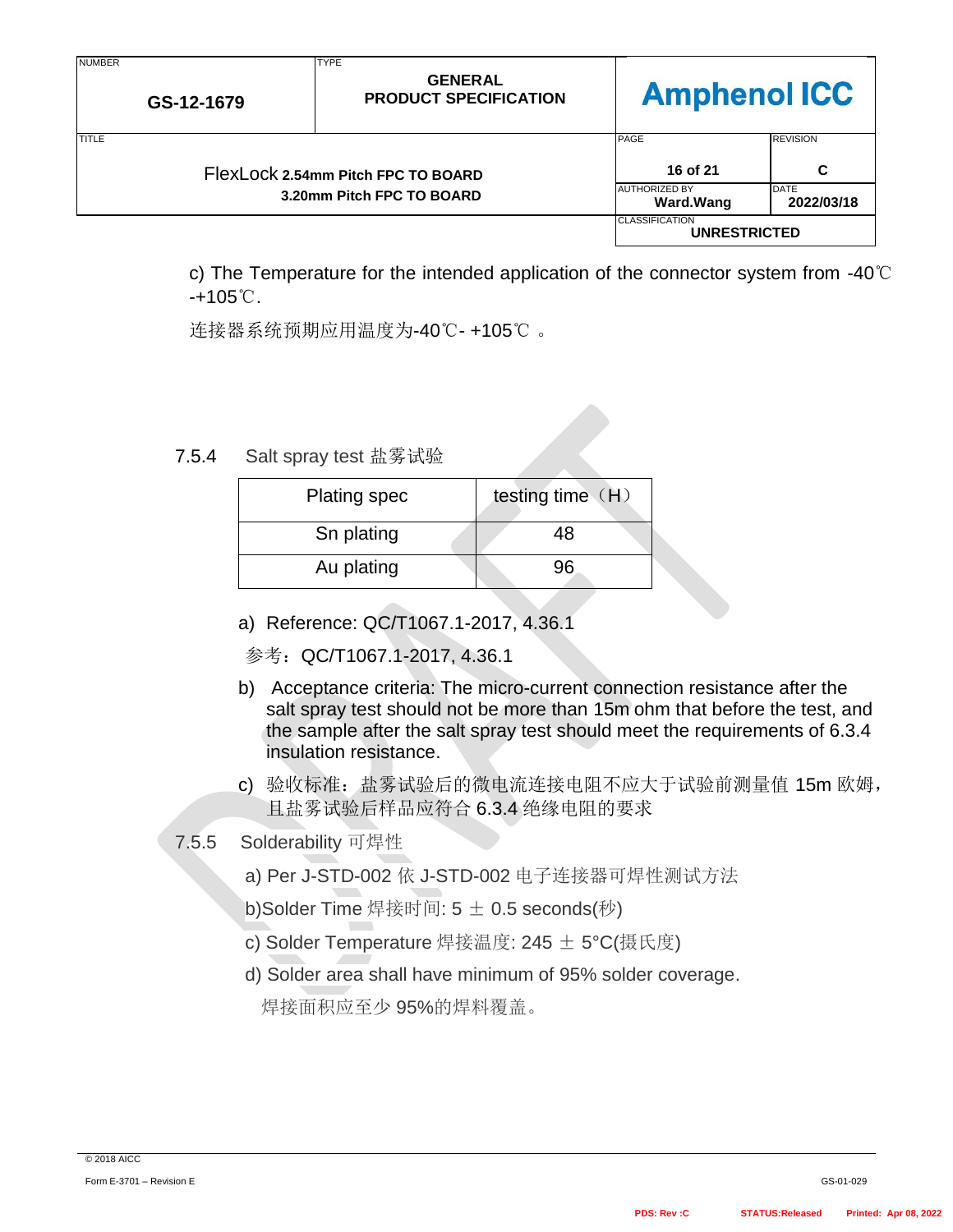| <b>NUMBER</b> | GS-12-1679 | <b>TYPE</b><br><b>GENERAL</b><br><b>PRODUCT SPECIFICATION</b>   | <b>Amphenol ICC</b>                                          |                                                   |
|---------------|------------|-----------------------------------------------------------------|--------------------------------------------------------------|---------------------------------------------------|
| <b>TITLE</b>  |            | FlexLock 2.54mm Pitch FPC TO BOARD<br>3.20mm Pitch FPC TO BOARD | PAGE<br>17 of 21<br><b>AUTHORIZED BY</b><br><b>Ward.Wang</b> | <b>REVISION</b><br>C<br><b>DATE</b><br>2022/03/18 |
|               |            |                                                                 | <b>CLASSIFICATION</b><br><b>UNRESTRICTED</b>                 |                                                   |

8.0 QUALITY ASSURANCE PROVISIONS 质量保证条款

### 8.1 Equipment Calibration 设备校准

All test equipment and inspection facilities used in the performance of any test shall be maintained in a calibration system in accordance with MIL-C-45662 and ISO 9000.

所有测试设备和检验设施用于测试时的性能应符合 MIL- C – 45662 和 ISO 9000 的校 准系统的规定。

8.2 Inspection Condition.检验条件

Unless otherwise specified herein, all inspections shall be performed under the following ambient conditions: 除非另有说明,所有的检查应在下列环境条件下进行:

- a) Temperature 温度 : 25 ± 5°C
- b) Relative Humidity 相对湿度 : 30% ~ 60%
- c) Barometric Pressure 大气压: Local ambient 当地的环境
- 8.3 Sample Quantity and Description 样本数量和描述

The numbers of samples to be tested in each group shown in Qualification Testing Sequences are defined as follows: Groups A through N:

5 samples in each group: All samples must be free of defects that would impair normal connector operation. All samples must meet dimensional requirements of connector.

样品的数量在每组测试资格如下所示:A 组到 N 组,每组 5 个样品,所有的样品必须是无 缺陷的,所有样品必须符合尺寸要求。

8.4 Acceptance 验收

8.4.1 Electrical and mechanical requirements placed on test samples as indicated in aragraphs5.2 and 5.3 shall be established from test data using appropriate statistical techniques or shall otherwise be customer specified, and all samples tested in accordance with this product specification shall meet the stated requirements.测试样本应符合在段落 5.2 和 5.3 的机械与电气要求,测试数据使用适当 的统计技术或按客户指定的规定,所有样品测试符合本产品规范所规定的要求。

Failures attributed to equipment, test setup, or operator error shall not disqualify the product. If product failure occurs, corrective actions shall not disqualify the product. If product failure occurs, corrective action shall be taken and samples resubmitted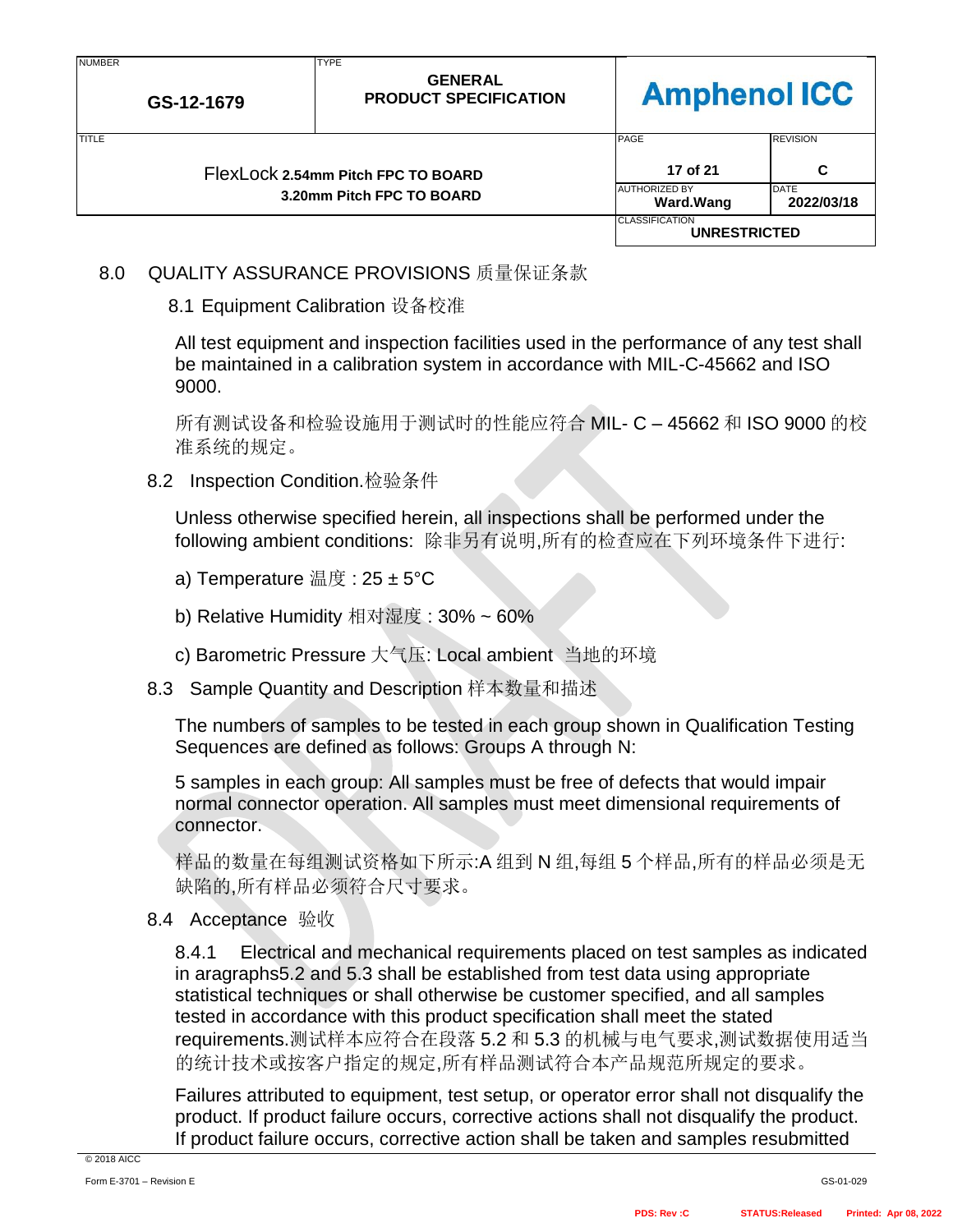| .<br>GS-12-1679 |  | .<br><b>GENERAL</b><br><b>PRODUCT SPECIFICATION</b> | <b>Amphenol ICC</b>                          |                    |
|-----------------|--|-----------------------------------------------------|----------------------------------------------|--------------------|
| <b>TITLE</b>    |  |                                                     | PAGE                                         | <b>REVISION</b>    |
|                 |  | FlexLock 2.54mm Pitch FPC TO BOARD                  | 18 of 21                                     | C                  |
|                 |  | 3.20mm Pitch FPC TO BOARD                           | <b>AUTHORIZED BY</b><br>Ward.Wang            | DATE<br>2022/03/18 |
|                 |  |                                                     | <b>CLASSIFICATION</b><br><b>UNRESTRICTED</b> |                    |

for qualification.测试失败归因于设备、测试设置或操作错误的原因不得取消产品认证。 如果产品测试因以上原因,应采取纠正措施和再次提交样品认证。.

8.5 Qualification Testing 资格测试

**TYPE** 

**NUMBER** 

Qualification testing shall be performed on sample units produced with equipment and procedures normally used in production. The test sequence shall be as shown in Qualification Testing Sequences。进行资格应测试样本应与通过正常生产设备和制 程的产品一致。所示的测试序列应当体现在资格测试序列中。Visual Examination: Per SAE/USCAR-2 5.1.8 外观检查: 依照 SAE/USCAR-2 5.1.8 章

8.6 Re-qualification Testing 重新资格测试

If any of the following conditions occur, the responsible product engineer shall initiate re-qualification testing consisting of all applicable parts of the qualification test matrix Table 1.如果出现下列情形之一的,产品工程师应启动重测表 1 中所有的测 试。

d) A significant design change is made to the existing product which impacts the product form, fit or function. Examples of significant changes shall include, but not be limited to, changes in the plating material composition or thickness, normal force, contact surface geometry, insulator design, contact base material, or contact lubrication requirements.

重大的设计变更影响现有产品形状或功能.明显的变化的例子包括但不限于改变电镀材 料成分或厚度、正向力、接触表面形状,绝缘体、端子底材或接触润滑要求发生改变。

e) A significant change is made to the manufacturing process, which impacts the product form, fit or function.

生产过程的显著变化,影响产品形状,安装或功能的变化。

f) A significant event occurs during production or end use requiring corrective action to be taken relative to the product design or manufacturing process.

在生产过程中有重大事件发生或最终使用要求纠正产品设计或制造过程。

┑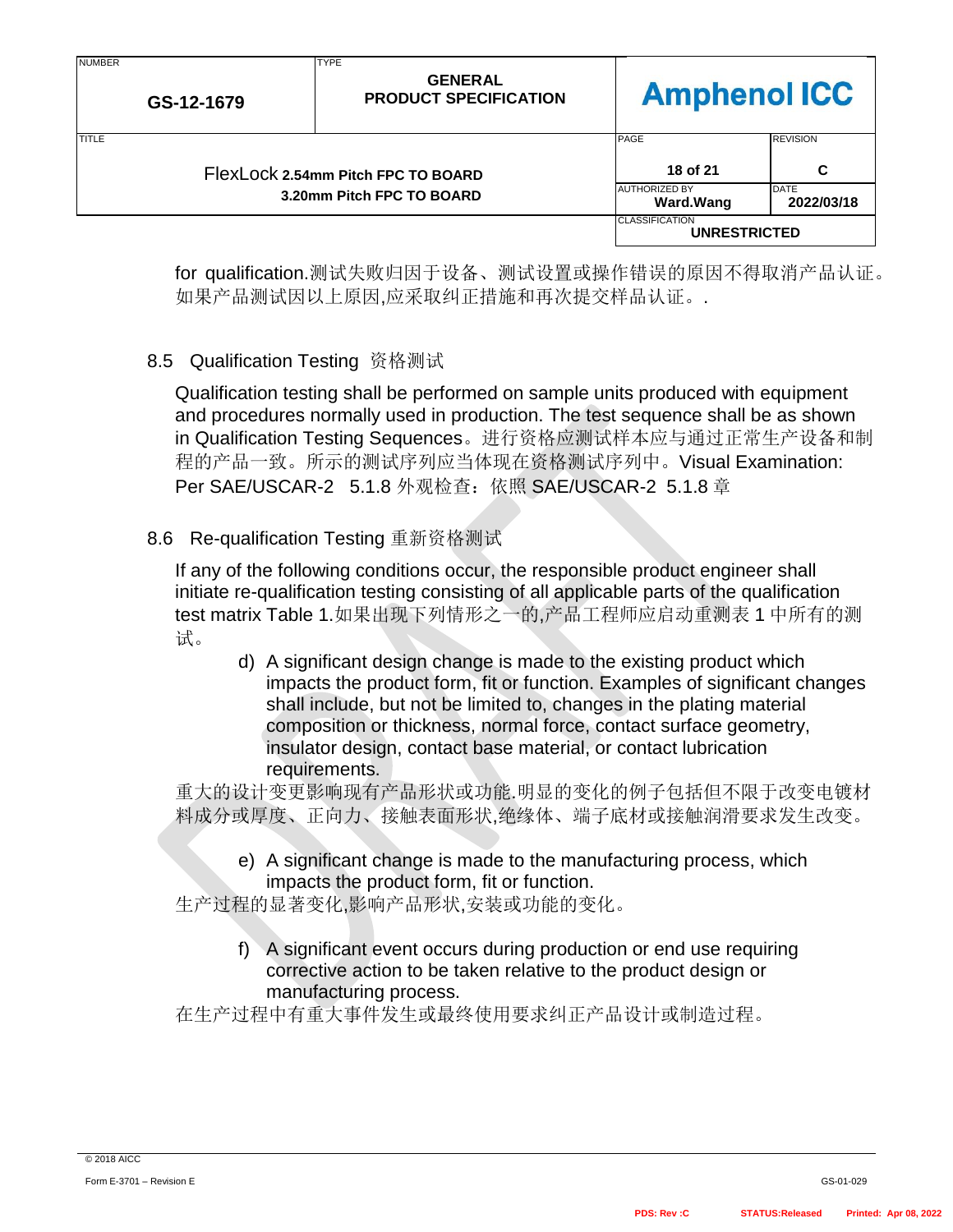| FlexLock 2.54mm Pitch FPC TO BOARD |
|------------------------------------|
| 3.20mm Pitch FPC TO BOARD          |

**GS-12-1679**

NUMBER

| <b>TITLE</b> | FlexLock 2.54mm Pitch FPC TO BOARD | PAGE<br>19 of 21                      | <b>REVISION</b>           |
|--------------|------------------------------------|---------------------------------------|---------------------------|
|              | 3.20mm Pitch FPC TO BOARD          | <b>AUTHORIZED BY</b><br>Ward.Wang     | <b>DATE</b><br>2022/03/18 |
|              |                                    | <b>CLASSIFICATION</b><br>UNRESTRICTED |                           |

## 8.7 Qualification Test Table

TYPE

### 8.7.1 Qualification Testing Sequences-1 (Group E test is selective by CPA part)

**GENERAL PRODUCT SPECIFICATION**

|                                                                                                          |         | <b>Test Group</b> |                |                |     |              |                          |     |  |  |  |
|----------------------------------------------------------------------------------------------------------|---------|-------------------|----------------|----------------|-----|--------------|--------------------------|-----|--|--|--|
|                                                                                                          |         | $\overline{A}$    | B              | $\mathsf C$    | D   | E            | $\overline{\mathsf{F}}$  | G   |  |  |  |
| <b>USCAR TG</b>                                                                                          |         | $\overline{A}$    | $\overline{C}$ | G              | H   | E            | $F+I$                    | K   |  |  |  |
| <b>Test</b>                                                                                              | Para.   |                   |                |                |     |              | <b>Test Sequence</b>     |     |  |  |  |
| <b>Samples</b><br>pretreatment                                                                           | 7.1     | $\mathbf{1}$      | 1              | 1              | 1   | $\mathbf{1}$ | $\mathbf{1}$             | 1   |  |  |  |
| <b>Visual Examination</b>                                                                                | 7.2     | 2,4               | 2,6            | 2,4            | 2,4 | 2,4          | 2,5                      | 2,4 |  |  |  |
| <b>Durability</b>                                                                                        | 7.4.2   |                   | 3              |                |     |              |                          |     |  |  |  |
| <b>Terminal to Terminal</b><br>engage/Disengage<br>Force                                                 | 7.4.3   | 3                 |                |                |     |              |                          |     |  |  |  |
| <b>Maximum Test</b><br><b>Current Capability</b>                                                         | 7.3.1.1 |                   | $\overline{4}$ |                |     |              |                          |     |  |  |  |
| One pair Current<br>Cycling                                                                              | 7.3.1.2 |                   | 5              |                |     |              |                          |     |  |  |  |
| <b>Connector To</b><br><b>Connector Mating</b><br>/Un-mating Force/<br><b>Locking Device</b><br>Strength | 7.4.1   |                   |                | $\overline{3}$ |     |              |                          |     |  |  |  |
| <b>Fool-proofing Design</b><br>structure of<br>Connector                                                 | 7.4.4   |                   |                |                | 3   |              |                          |     |  |  |  |
| CPA's<br>insertion force/<br>withdrawal force                                                            | 7.4.5   |                   |                |                |     | 3            |                          |     |  |  |  |
| Connector to<br>connector audible<br>clicks                                                              | 7.4.6   |                   |                |                |     |              | 3                        |     |  |  |  |
| Connector drop test                                                                                      | 7.4.8   |                   |                |                |     |              | $\overline{\mathcal{A}}$ |     |  |  |  |
| Header pin and<br>Receptacle terminal<br>retention fore                                                  | 7.4.9   |                   |                |                |     |              |                          | 3   |  |  |  |
| Sample quantity                                                                                          |         | 5                 | 5              | 5              | 5   | 5            | 5                        | 5   |  |  |  |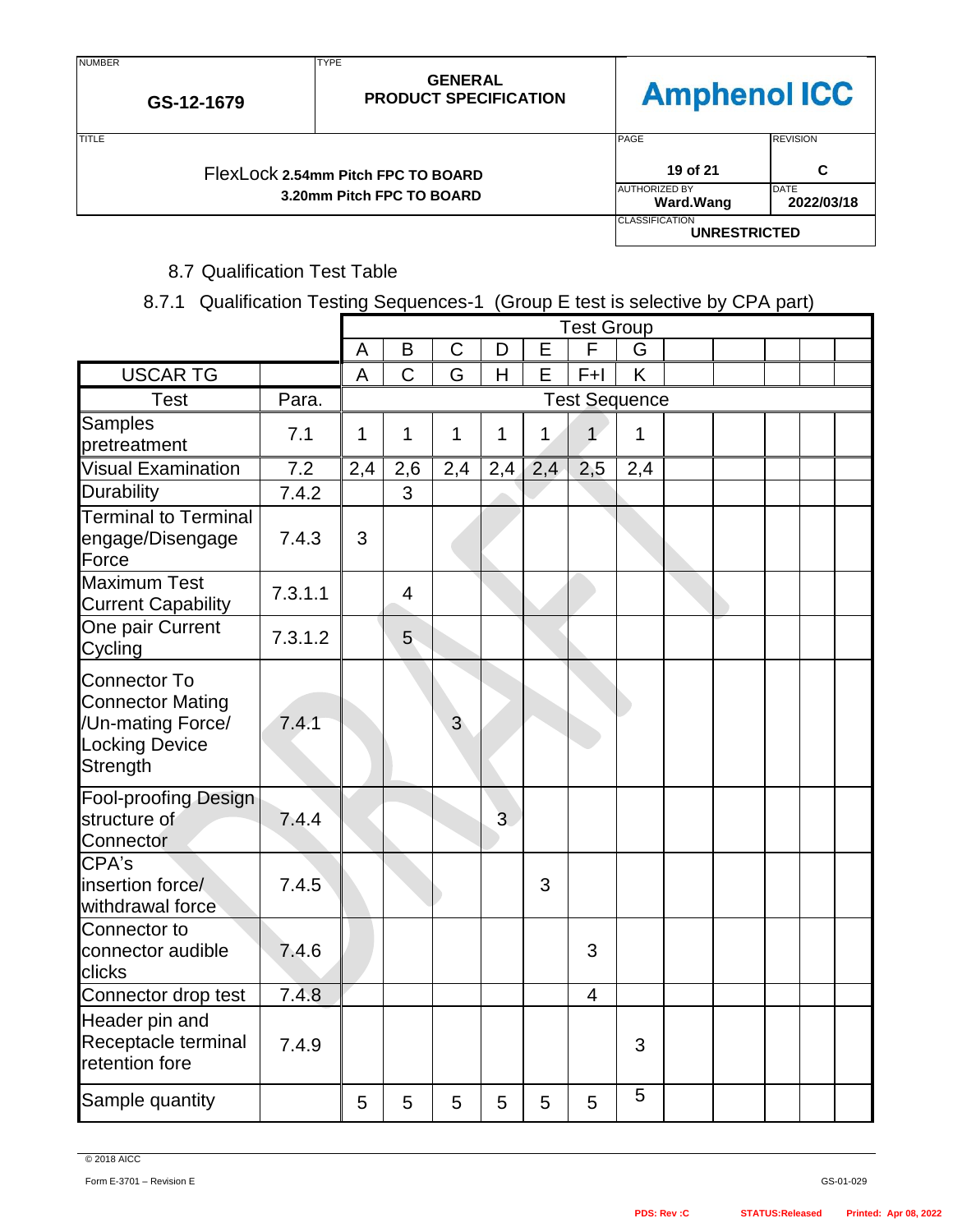| <b>NUMBER</b> | GS-12-1679                         | <b>TYPE</b><br><b>GENERAL</b><br><b>Amphenol ICC</b><br><b>PRODUCT SPECIFICATION</b> |                           |                 |  |
|---------------|------------------------------------|--------------------------------------------------------------------------------------|---------------------------|-----------------|--|
| <b>TITLE</b>  |                                    |                                                                                      | <b>PAGE</b>               | <b>REVISION</b> |  |
|               | FlexLock 2.54mm Pitch FPC TO BOARD | 20 of 21                                                                             | C                         |                 |  |
|               | 3.20mm Pitch FPC TO BOARD          | <b>AUTHORIZED BY</b><br><b>Ward.Wang</b>                                             | <b>DATE</b><br>2022/03/18 |                 |  |
|               |                                    | <b>CLASSIFICATION</b><br><b>UNRESTRICTED</b>                                         |                           |                 |  |

# 8.7.2 Qualification Testing Sequences-2

|                                                                    |       |                | <b>Test Group</b> |                |                 |                |                |                      |  |  |  |
|--------------------------------------------------------------------|-------|----------------|-------------------|----------------|-----------------|----------------|----------------|----------------------|--|--|--|
|                                                                    |       | H              | J                 | K              | L               | M              | N              |                      |  |  |  |
| <b>USCAR TG</b>                                                    |       | M              | N                 | O              | P               |                |                |                      |  |  |  |
| <b>Test</b>                                                        | Para. |                |                   |                |                 |                |                | <b>Test Sequence</b> |  |  |  |
| <b>Samples</b><br>pretreatment                                     | 7.1   | 1              | 1                 | 1              | 1               | 1              | 1              |                      |  |  |  |
| <b>Visual Examination</b>                                          | 7.2   | 2,8            | 2,8               | 2,10           | 2,8             | 2,9            | 2,4            |                      |  |  |  |
| Durability                                                         | 7.4.2 | 3              | 3                 | 3              | $\overline{3}$  | 3              |                |                      |  |  |  |
| <b>Dry Circuit</b><br>resistance                                   | 7.3.2 | 4,6            | 4,6               | 4,6            | 4,6             | 4,6            |                |                      |  |  |  |
| Voltage drop                                                       | 7.3.3 | $\overline{7}$ | $\overline{7}$    | $\overline{7}$ | $7\overline{ }$ | $\overline{7}$ |                |                      |  |  |  |
| <b>Connector To</b><br><b>Connector Mating</b><br>/Un-mating Force | 7.4.1 |                |                   | 11             | 9               |                |                |                      |  |  |  |
| Vibration/<br><b>Mechanical Shock</b>                              | 7.4.7 | 5              |                   |                |                 |                |                |                      |  |  |  |
| Insulation<br>Resistance                                           | 7.3.4 |                |                   | 8              |                 | 8              |                |                      |  |  |  |
| Dielectric strength of<br>insulation                               | 7.3.5 |                |                   | 9              |                 |                |                |                      |  |  |  |
| <b>Thermal Shock</b>                                               | 7.5.1 |                | 5                 |                |                 |                |                |                      |  |  |  |
| Temperature/Humidit<br>y Cycling                                   | 7.5.2 |                |                   | 5              |                 |                |                |                      |  |  |  |
| <b>High Temperature</b><br><b>Exposure</b>                         | 7.5.3 |                |                   |                | 5               |                |                |                      |  |  |  |
| Salt spray test                                                    | 7.5.4 |                |                   |                |                 | 5              |                |                      |  |  |  |
| Solderablility                                                     | 7.5.5 |                |                   |                |                 |                | 3              |                      |  |  |  |
| Sample quantity                                                    |       | 5              | 5                 | 5              | 5               | 5              | $\overline{5}$ |                      |  |  |  |